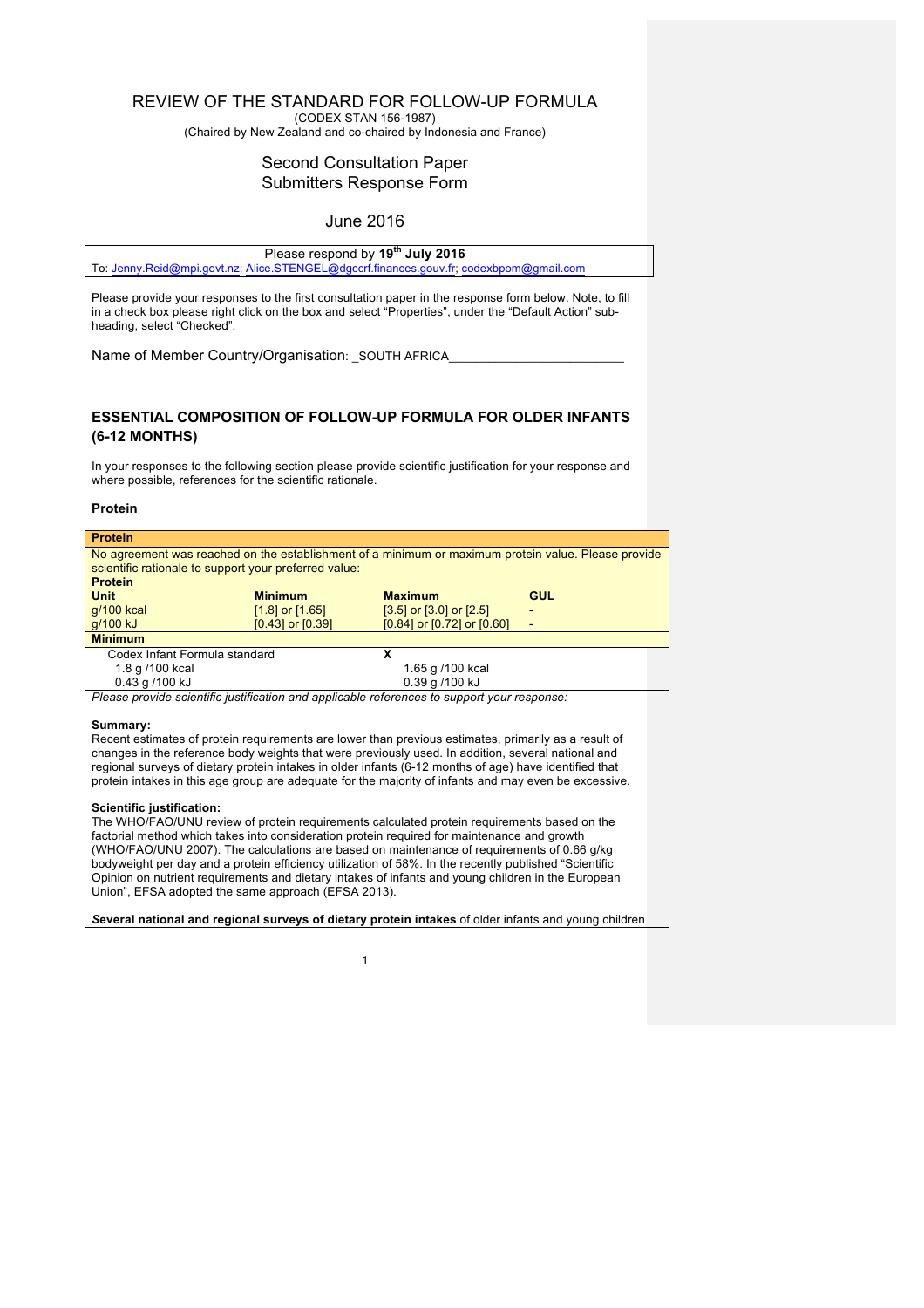have been conducted. The results of these surveys have consistently identified that protein intakes in this age group are adequate for the majority of infants and young children, and may even be excessive. In developed countries, protein requirements are generally met and even exceeded, even in the poor countries (Agostoni 2006).

Protein excess in industrialized countries has been reported to be significantly high during the complementary feeding, due to high consumption of home-made produced complementary foods, cow's milk and low-fat dairy products. Mean intakes in young children ranged from 20 g (Philippines FNRI) to 60g (Australia DOHA 2008) per day – two to six times higher than the WHO/FAO/UNU safe intake level (reported in CX/NFSDU 14/36/7 2014).

In Uganda, data were presented as percentiles and highlighted that even at the 5th percentile, intakes were twice those recommended by WHO/FAO/UNU (Harvey 2010).

A recent study conducted in France showed that infants and young children receive too much protein. Compared to the requirements, the average protein intake is already excessive at 6 months of age (17.8 g/day) and even higher in toddlerhood (35-42 g/day) (SFAE 2014). The same conclusions apply to other surveys conducted in infants in Asia, where protein intakes ranged from 14 to 50 g/day (Poh 2013, FNRI 2008, Nguyen 2013 and Rojroongwasinkul 2013, Sandja 2013).

EFSA reports that "protein intakes in infants and young children living in Europe were above the average requirements in all surveys and all population groups and were around 9 E% (% of total energy) in infants aged from 0 to < 6 months, 10 to 15 E% in infants in the second half of the first year of life and 12 to 19 E% in young children", compared to 7 E% in mature human milk (EFSA 2013, 2014). Several nationally and regionally representative surveys of dietary protein intakes of older infants and young children show that these conclusions are not only true for Europe, but also globally (e.g. Thailand, Mexico, Australia, Malaysia) (CX/NFSDU 14/36/7 2014).

During the complementary feeding period, not only FUF but also other foods contribute to the protein intakes. Consequently, it is challenging to identify how much should be provided by FUF and by other foods. Recently, Thorisdottir *et al* described intakes of various animal and vegetable proteins of 12 months old infants. Protein intake was 3.0 g/kg body weight at 12 months and 41% of the total protein intake came from dairy products (including formulas) (Thorisdottir 2014). In the Feeding Infants and Toddlers Study (FITS 2008), the average protein intake for infants aged 6 to 11 months was 22.4g/d while the dietary reference intake is 11g/d (Butte 2010). The percent contribution of infant formula to total protein intake was 34.8% for infant formula and 8.8% for breast milk (unpublished data).

High protein intake in excess of requirement has no benefit for infants and is considered as burden for metabolism since extra protein intake needs to be oxidized or excreted and hence should be avoided. Even if WHO/FAO/UNU report stated that there is no risk to individuals with excessive intakes considerably higher than the safe intake levels (WHO/FAO/UNU 2007), they have recently acknowledged that current follow-up formula products lead to higher protein intakes than those recommended by WHO and FAO for adequate growth and development (WHO 2013).

No upper limit has been set by the WHO/FAO for protein and the effects of a diet habitually high in protein intakes are unclear. However there are some studies which are suggestive that excessive protein intakes in early childhood may be associated with differences in growth and obesity risk later in life (CX/NFSDU 14/36/7 2014).

For all the reasons mentioned above (protein content of human milk, protein requirements, Early Nutrition Academy recommendations on compositional requirements of follow-up formula and safety and suitability of the proposed protein level by clinical evidence), South Africa supports a decrease of the minimum value for protein for follow-up formula for older infants with cow's milk protein at 1.65g/100kcal based on a good protein quality with a footnote 6 requiring clinical evidence of safety and suitability of follow-up formula with a protein content between 1.65g/100 kcal and 1.8g/100 kcal. **Maximum**

|                                                                                      | Codex IF std    | <b>EFSA</b>     |  |
|--------------------------------------------------------------------------------------|-----------------|-----------------|--|
| 3.5 g /100 kcal                                                                      | 3.0 g /100 kcal | 2.5 g /100 kcal |  |
| 0.84 a /100 kJ<br>0.60 g /100 kJ<br>0.72 a /100 kJ                                   |                 |                 |  |
| Please provide scientific justification and applicable references for your response: |                 |                 |  |

The scientific evidence is inconclusive to support an exact maximum for protein levels in follow-up formula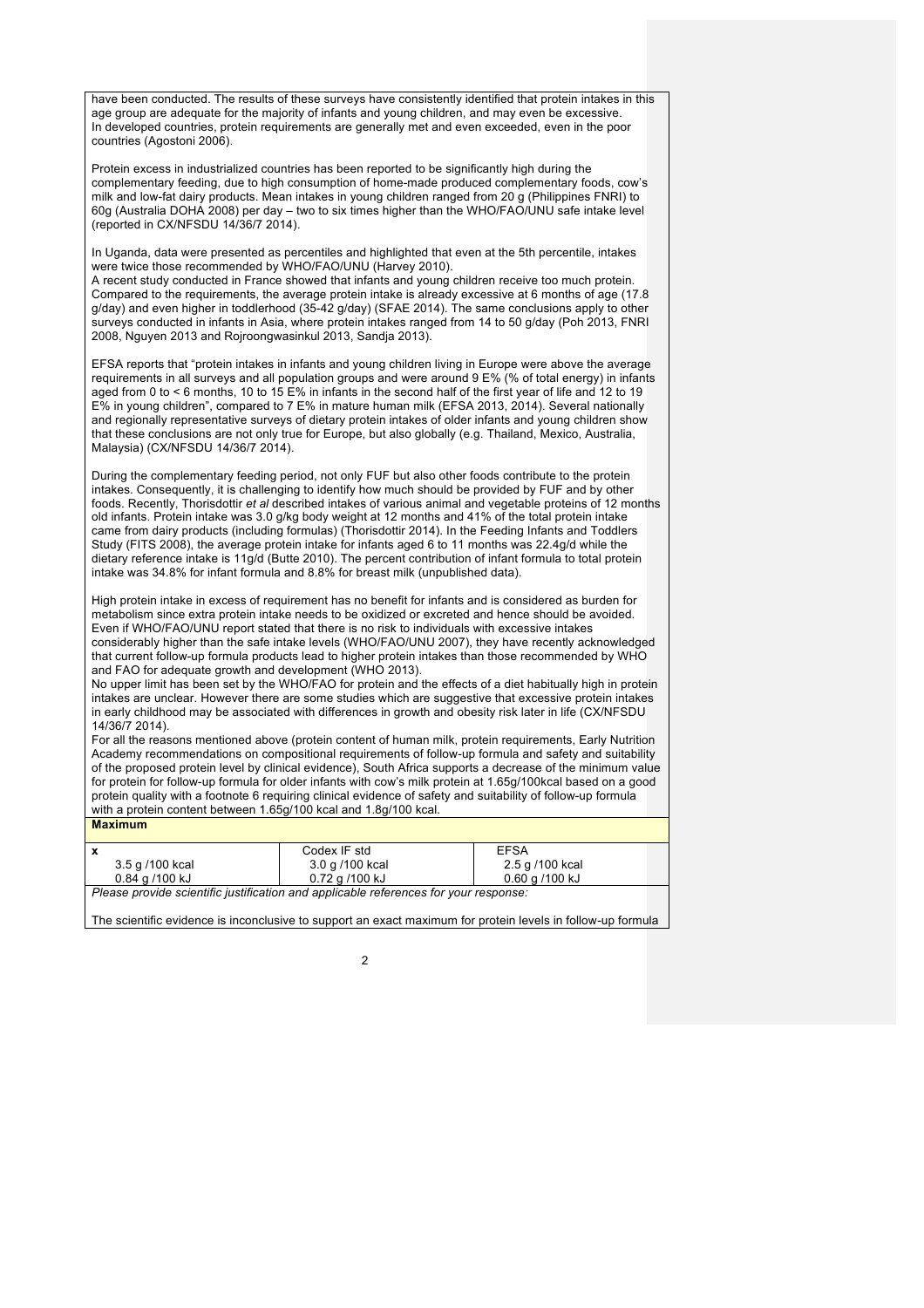for older infants, nor an upper limit for protein for older infants, as acknowledged by both EFSA (2014) and the WHO/FAO (2007). The maximum proposed protein limit of 3.5 g protein/100 kcal is safe and suitable consumption by older infants, has a long history of apparent safe use and has been globally marketed since the origin of the Codex Standard for Follow-up Formula (Codex STAN 156-1987).

**Footnote 3**<br>Refers to the requirements of essential and semi-essential amino acids in follow-up formula:  $\frac{3}{5}$ For an equal energy value the formula must contain an available quantity of each essential and semiessential amino acid at least equal to that contained in the reference protein (breast milk as defined in Annex I); nevertheless for calculation purposes the concentrations of tyrosine and phenylalanine may be added together and the concentrations of methionine and cysteine may be added together. At present the draft standard does not contain an Annex I, please indicate whether you support inserting Annex I of the Codex Standard for Infant Formula of if you consider that further work is required.

 insert Annex I (or refer) to the Codex Standard for Infant Formula **x** review the levels contained within the Codex Standard for Infant Formula.

*If you consider that a review is required, please indicate the basis for this review.*

South Africa acknowledges that protein quality for the essential composition of follow-up formula is of key importance and that defining minimum levels for amino acids using the amino acid composition of breast milk as a reference would address this concern. However since the publication of the Codex Standard for Infant Formula and its Annex I, new publications have described the amino acid profile in human milk including recent systematic reviews (Zhang 2013, Lönnerdal 2016) and should be considered.

In addition, Annex I of the Codex Standard for Infant Formula describes the levels of essential and semi essential amino acids expressed per g of nitrogen, per g of protein and per 100kcal. The average level of an amino acid (mg per g of nitrogen) from each study described in Annex I was used to calculate the corresponding amino acid content per 100 kcal of an infant formula with the minimum protein content of 1.8 g/ 100 kcal accepted in this Standard (mg amino acid/g nitrogen in breast-milk divided by the nitrogen conversion factor of 6.25 and multiplied by 1.8). If the eWG and Committee supported adoption of a minimum of 1.65 g/100 kcal for follow-up formula for older infants, new calculations should be made using a factor of 1.65 instead of the factor of 1.8 currently used in Annex I of the Codex Standard for Infant Formula.

#### **Footnote 6**

The majority of the eWG supported retaining elements of footnote 6.

[ 6)Follow-up formula based on non-hydrolysed**intact** milk protein containing [less than 2 1.65 to 1.8 g protein/100 kcal] and follow-up [formula based on hydrolysed protein [containing less than 2.25 g protein/100 kcal] should be clinically evaluated

- Regarding formulas based on **hydrolysed** protein, please state whether you think that all, or only those containing less than [2.25 g/100 kcal] should be clinically evaluated. All formulas based on hydrolysed protein should *x* Formulas based on hydrolysed protein
- be clinically evaluated

containing less than 2.25 g/100 kcal should be clinically evaluated

*Please provide justification for your response.*

South Africa considers that intact as well as hydrolysed protein has been safely used as a protein source in follow-up formula for older infants. Indeed several studies have demonstrated that formulas based on hydrolysed protein support adequate growth of during infancy (Berseth, 2009; Vandenplas, 2016). As such we consider the footnote 6 should also encompass the scientific substantiation of the nutritional suitability and the safety of use of hydrolysed protein when used in follow-up formula for older infants at low level.

#### The footnote should read:

"Formulas based on hydrolysed protein containing less than 2.25 g/100 kcal should be clinically evaluated **when needed.**"

*References*

Berseth CL, Mitmesser SH, Ziegler EE, *et al.* (2009) Tolerance of a standard intact protein formula versus a partially hydrolyzed formula in healthy, term infants. *Nutrition Journal*, 8:27.

Vandenplas Y, Alarcon P, Fleischer D, *et al.* (2016) Should partial hydrolysates be used as starter infant formula? A working group consensus. *Journal of Pediatric Gastroenterology and Nutrition,* 62: 22–35.

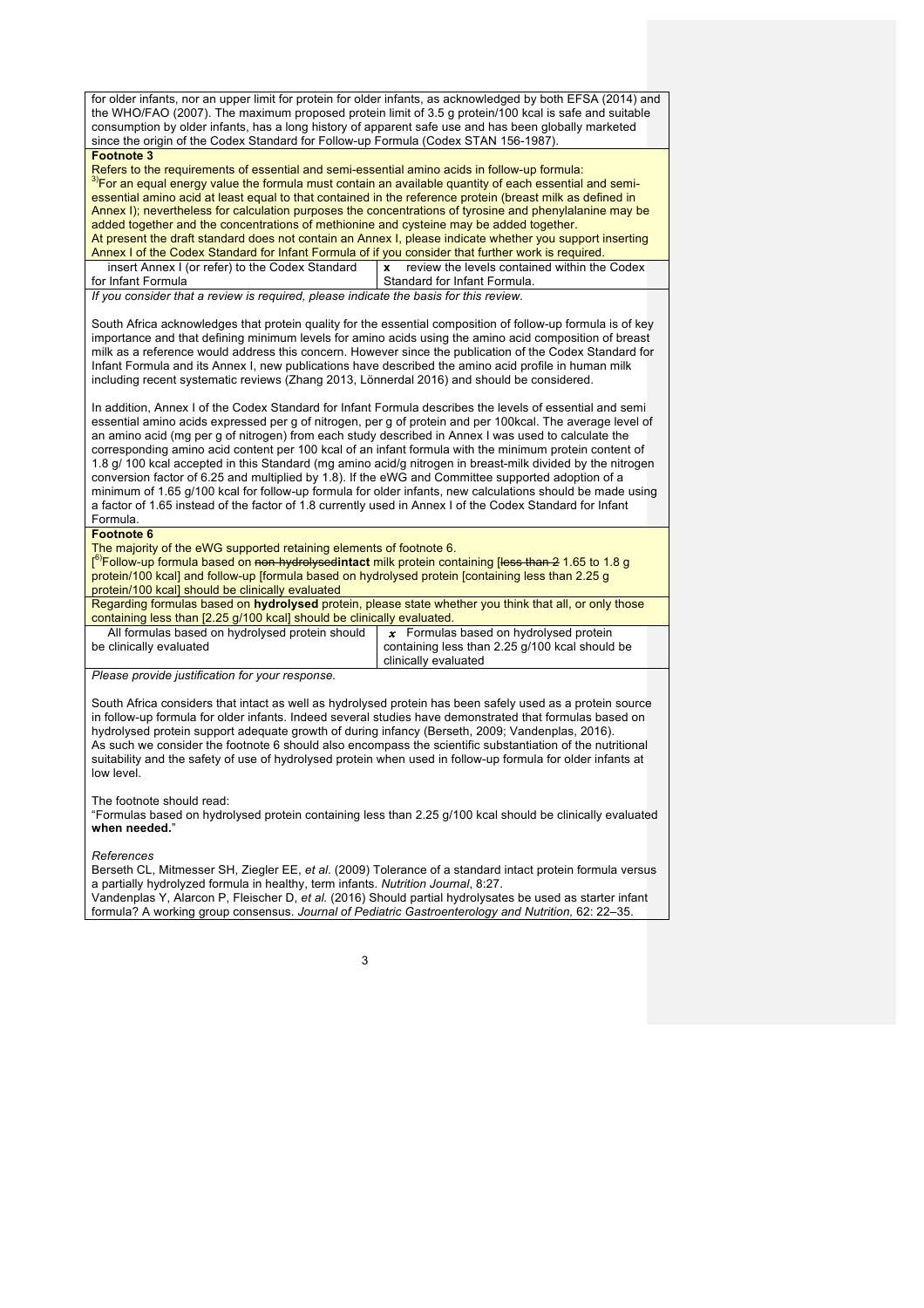| Regarding formulas based on intact/non-hydrolysed protein please note that your responses to these<br>questions do not imply that you support a minimum of 1.8 g/100 kcal or 1.65 g/100 kcal. They will be used<br>to refine the wording in square brackets if the eWG cannot come to agreement on a minimum value.                                                                                                                                                                                                                                |  |                                                                                      |  |
|----------------------------------------------------------------------------------------------------------------------------------------------------------------------------------------------------------------------------------------------------------------------------------------------------------------------------------------------------------------------------------------------------------------------------------------------------------------------------------------------------------------------------------------------------|--|--------------------------------------------------------------------------------------|--|
| Please state whether you support the proposal to amend the reference these types of formulas to intact<br>milk protein.                                                                                                                                                                                                                                                                                                                                                                                                                            |  |                                                                                      |  |
| intact milk protein                                                                                                                                                                                                                                                                                                                                                                                                                                                                                                                                |  | x non-hydrolysed milk protein                                                        |  |
| Please provide justification for your response.                                                                                                                                                                                                                                                                                                                                                                                                                                                                                                    |  |                                                                                      |  |
| For the sake of clarity and as better defined than intact milk protein, we propose to align with Codex<br>Standard for Infant Formula (CODEX STAN 72 - 1981, rev.2007) and use the wording Non hydrolysed<br>protein.                                                                                                                                                                                                                                                                                                                              |  |                                                                                      |  |
| Regardless of the minimum protein level agreed to in Section 3.1, do you think that clinical evaluation<br>would be required forany formulas based on intact/non-hydrolysed milk protein?                                                                                                                                                                                                                                                                                                                                                          |  |                                                                                      |  |
| Yes, all formulas containing<br>x Yes, all formulas containing<br>1.65-1.8 g/100 kcal require<br>1.65-2.0 g/100 kcal require<br>evaluation of non-hydrolysed<br>clinically evaluation<br>clinically evaluation                                                                                                                                                                                                                                                                                                                                     |  | no requirements for clinical<br>formulas would be required at<br>1.65-1.8 g/100 kcal |  |
| Please provide justification for your response.                                                                                                                                                                                                                                                                                                                                                                                                                                                                                                    |  |                                                                                      |  |
| South Africa is of the opinion that all formulas containing a protein content between 1.65 and 1.8g/100kcal<br>require clinical evaluation.<br>Follow-up formula containing a protein level between 1.8g and 2.0g/100kcal do not require clinical<br>evaluation as these formulas had been reviewed recently by EFSA (EFSA 2014) and EFSA concluded<br>that the scientific data is sufficient to prove the safety of all formulas (infant and follow-on) manufactured<br>from intact milk protein with a protein content higher than 1.8q/100kcal. |  |                                                                                      |  |
| However, in order to confirm their safety and suitability IFA recommends that formulas containing protein<br>between 1.65 and 1.8g/100kcal should be clinically evaluated prior to placing on the market.                                                                                                                                                                                                                                                                                                                                          |  |                                                                                      |  |
| References<br>EFSA (2014) Scientific opinion on the essential composition of infant and follow-on formulae. EFSA<br>Journal,<br>12(7):3760.                                                                                                                                                                                                                                                                                                                                                                                                        |  |                                                                                      |  |
| If the eWG and Committee supported adoption of a minimum of 1.65 g/100 kcal for formula based on<br>intact/non-hydrolysed milk protein, do you support the recommendation that the minimum protein level<br>which requires clinical evaluation is placed in the footnote, rather than in the table? See Error! Reference<br>source not found.above                                                                                                                                                                                                 |  |                                                                                      |  |
| Yes                                                                                                                                                                                                                                                                                                                                                                                                                                                                                                                                                |  | $x$ No                                                                               |  |

### **Vitamin K**

| <b>Vitamin K</b>                                                                                                                                                  |                |                          |     |  |
|-------------------------------------------------------------------------------------------------------------------------------------------------------------------|----------------|--------------------------|-----|--|
| The Chairs propose that the following drafting of vitamin K requirements for follow-up formula for<br>older infants is recommended for adoption by the Committee: |                |                          |     |  |
| <b>Vitamin K</b>                                                                                                                                                  |                |                          |     |  |
| <b>Unit</b>                                                                                                                                                       | <b>Minimum</b> | <b>Maximum</b>           | GUL |  |
| mg/100 kcal                                                                                                                                                       | 4              | $\overline{\phantom{0}}$ | 27  |  |
| mg/100 kJ                                                                                                                                                         |                | $\overline{\phantom{0}}$ | 6.5 |  |
|                                                                                                                                                                   |                |                          |     |  |
| Please comment on this proposal and provide your justification:                                                                                                   |                |                          |     |  |
|                                                                                                                                                                   |                |                          |     |  |

South Africa supports a minimum vitamin K level at 4 mg/100 kcal based on the totality of scientific data available to date regarding safety of use and nutritional suitability and a GUL of 27 mg/100 kcal The nutritional suitability and safety of use of this minimum vitamin K level (4 mg/100 kcal) for follow-up formulas for older infants was most recently substantiated by the ENA proposal for the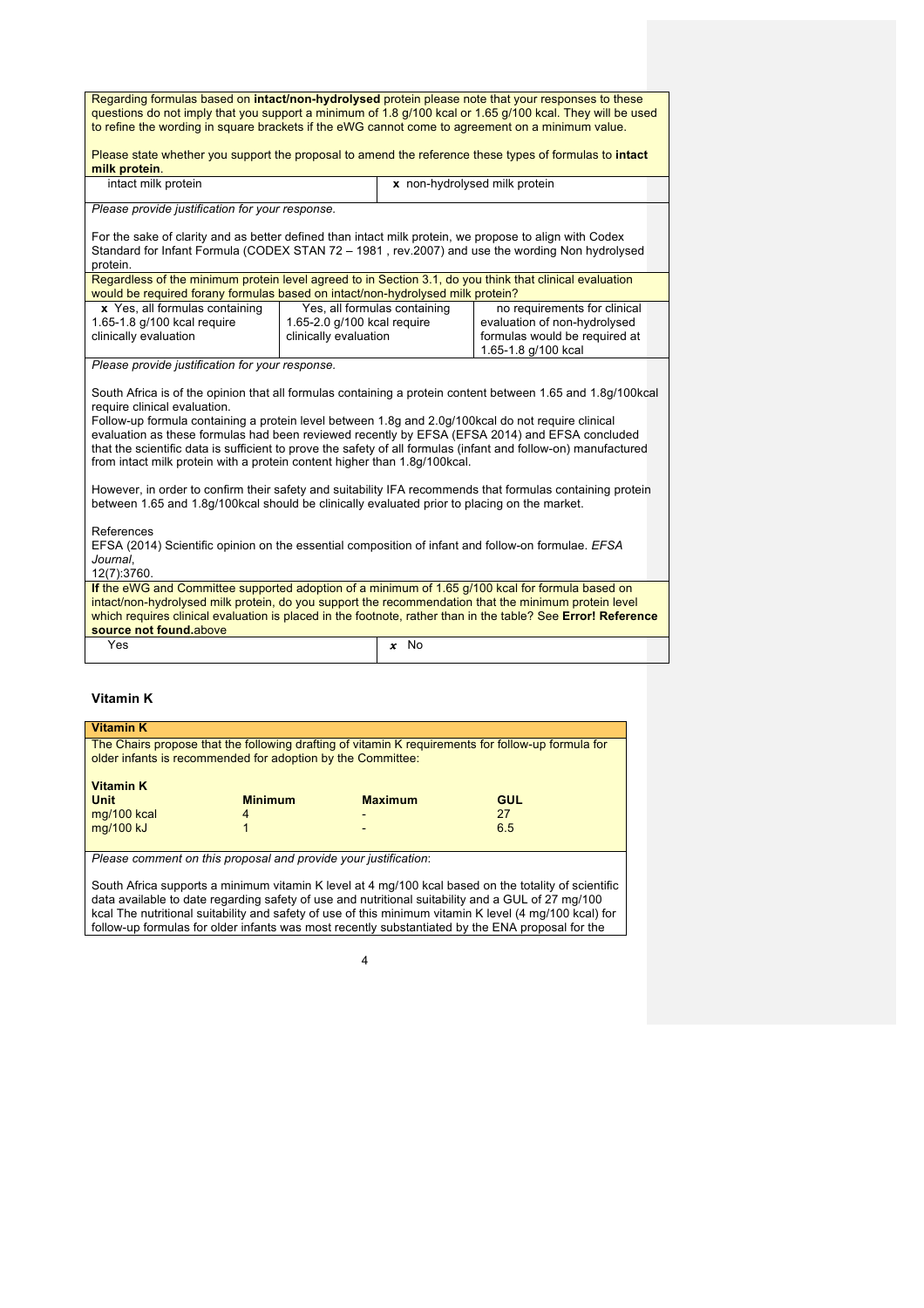compositional requirements for follow-up formula for older infants (Koletzko, 2013).

*References* Koletzko B, Bhutta ZA, Cai W, *et al.* (2013) Compositional requirements of follow-up formula for use in

infancy: recommendations of an international expert group coordinated by the Early Nutrition Academy.

*Annals of Nutrition and Metabolism*, 62:44–54.

### **Vitamin C**

| <b>Vitamin C</b>                                                                                                 |                |               |                                                   |            |
|------------------------------------------------------------------------------------------------------------------|----------------|---------------|---------------------------------------------------|------------|
| No eWG consensus was reached on the establishment of a minimum vitamin C value. Based on the eWG                 |                |               |                                                   |            |
| responses, please provide rationale to support your preferred value in square brackets:                          |                |               |                                                   |            |
| Vitamin $C^{15}$                                                                                                 |                |               |                                                   |            |
| <b>Unit</b>                                                                                                      | <b>Minimum</b> |               | <b>Maximum</b>                                    | <b>GUL</b> |
| mg/100 kcal                                                                                                      | [10]           | [4]           |                                                   | $70^{16}$  |
| mg/100 kJ                                                                                                        | [2.5]          | [0.96]        |                                                   | $17^{16}$  |
| <sup>15)</sup> expressed as ascorbic acid                                                                        |                |               |                                                   |            |
| <sup>16)</sup> This GUL has been set to account for possible high losses over shelf-life in liquid formulas; for |                |               |                                                   |            |
| powdered products lower upper levels should be aimed for.                                                        |                |               |                                                   |            |
| Minimum levels                                                                                                   |                |               |                                                   |            |
| $\Box$ Codex IF Standard                                                                                         |                | $x \Box$ EFSA |                                                   |            |
| 10 mg/100 kcal                                                                                                   |                |               | 4 mg/100 kcal                                     |            |
| 2.5 mg/100 kJ                                                                                                    |                |               | 0.96 kJ/100 kcal                                  |            |
| Taking a precautionary approach and aligned with                                                                 |                |               | Based on vitamin C requirement levels established |            |
| the Codex Infant Formula Standard                                                                                |                |               | by EFSA, taking into account that complementary   |            |
|                                                                                                                  |                |               | foods are consumed from six months.               |            |
| Please provide your preferred response:                                                                          |                |               |                                                   |            |
|                                                                                                                  |                |               |                                                   |            |
| South Africa support a minimum vitamin C level of 10mg/100 kcal. In the formula study we conducted in            |                |               |                                                   |            |
| South Africa vitamin C was found to be low after storage and preparation of formula.                             |                |               |                                                   |            |

#### **Zinc**

| <b>Zinc</b>                                                                                                                                                                                                 |                                                                |                          |      |
|-------------------------------------------------------------------------------------------------------------------------------------------------------------------------------------------------------------|----------------------------------------------------------------|--------------------------|------|
| Based on the views of the eWG and evidence provided, the Chairs propose the following drafting of zinc<br>requirements for follow-up formula for older infants is recommended for adoption by the Committee |                                                                |                          |      |
|                                                                                                                                                                                                             |                                                                |                          |      |
| <b>Zinc</b>                                                                                                                                                                                                 |                                                                |                          |      |
| <b>Unit</b>                                                                                                                                                                                                 | <b>Minimum</b>                                                 | <b>Maximum</b>           | GUL  |
| mg/100 kcal                                                                                                                                                                                                 | 0.5                                                            |                          | 1.5  |
| mg/100 kJ                                                                                                                                                                                                   | 0,12                                                           | $\overline{\phantom{0}}$ | 0.36 |
| <sup>20)</sup> For Follow-up formula based on soy protein isolate a minimum value of 0.75 mg/100 kcal (0.18 mg/100                                                                                          |                                                                |                          |      |
| $kJ$ ).                                                                                                                                                                                                     |                                                                |                          |      |
|                                                                                                                                                                                                             | Place commant on this proposal and provide vour iustification: |                          |      |

*Please comment on this proposal and provide your justification*:

South Africa support the GUL zinc level of 1.5 mg/100kcal.

We are of the opinion that having a GUL at 1.0mg/100kcal would potentially limit zinc fortification, which is not desirable. Zinc deficiency is still an important cause of morbidity in developing countries and is reported to account for 1.7% of deaths in children less than five years of age (Black 2013. This has also been observed in low income countries like Cameroon or Uganda (CX/NFSDU 14/36/7).

The statistical analysis of actual zinc levels suggests that at a GUL of 1.0 mg/100 kcal as proposed by the 37th CCNFSDU, several batches would exceed the GUL. Therefore a higher GUL at 1.5 mg/100 kcal

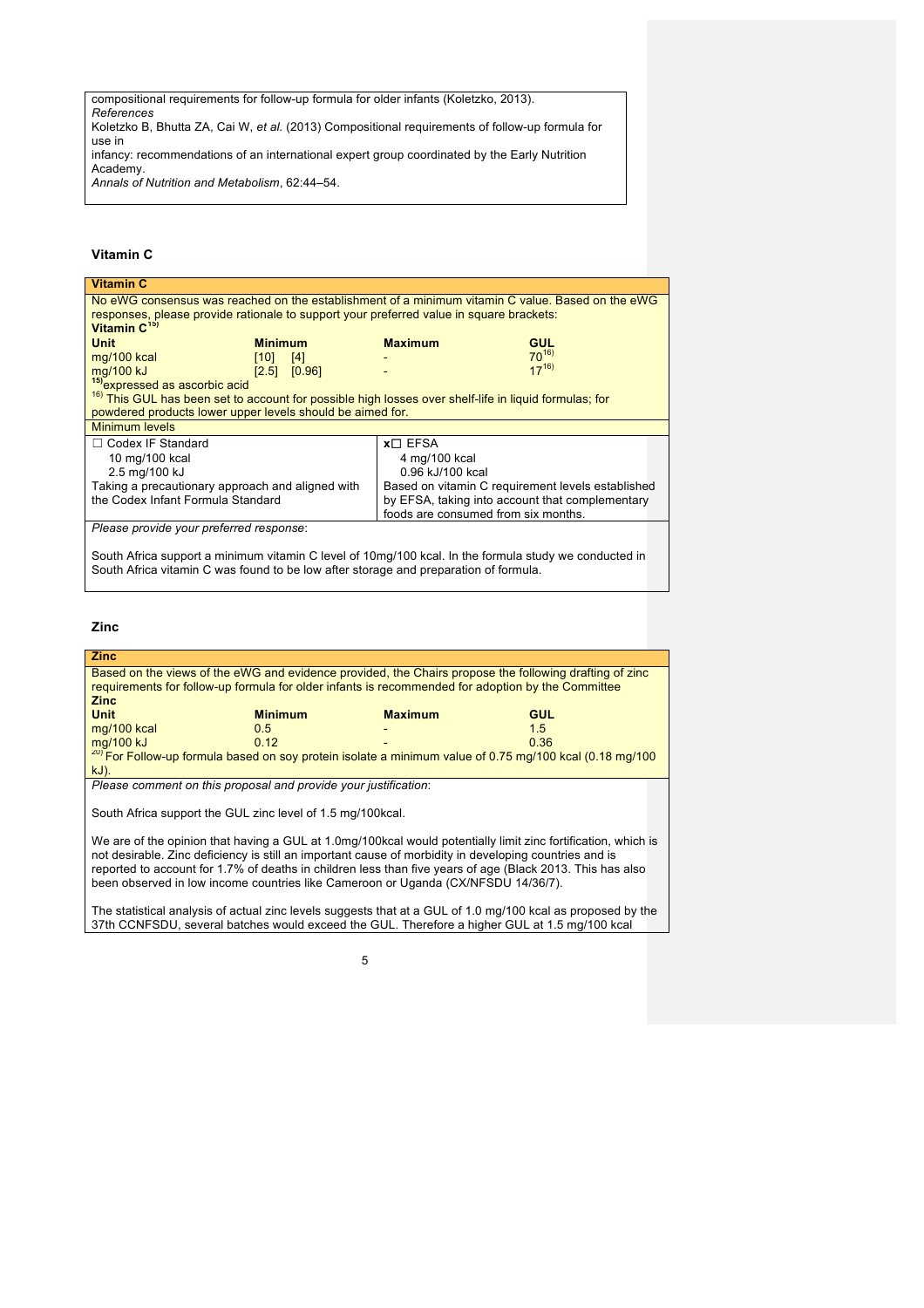would be appropriate given the fact that GUL for zinc is set in the Codex Standard for Infant Formula at 1.5 mg/100 kcal and that there are actual data to support the history of apparent safe use at a level of 1.5 mg/100 kcal. A higher GUL, such as the one provided for in for infant formulas, would encompass the technological aspects and the history of apparent safe use.

#### **Optional Ingredients: DHA**

| Docosahexaenoic acid (DHA)                                                                                                                                                                                                     |                                          |                |            |  |
|--------------------------------------------------------------------------------------------------------------------------------------------------------------------------------------------------------------------------------|------------------------------------------|----------------|------------|--|
| No consensus was reached on the need for a minimum level, as a compromise could you accept that a<br>statement is included in the footnote stating that national authorities can establish minimum requirements                |                                          |                |            |  |
| for the optional addition of DHA at their discretion.                                                                                                                                                                          |                                          |                |            |  |
| Docosahexaenoic acid <sup>21)</sup>                                                                                                                                                                                            |                                          |                |            |  |
| <b>Unit</b>                                                                                                                                                                                                                    | <b>Minimum</b>                           | <b>Maximum</b> | <b>GUL</b> |  |
| % fatty acids                                                                                                                                                                                                                  | $\lceil - \rceil$ or $\lceil 0.3 \rceil$ |                | 0.5        |  |
|                                                                                                                                                                                                                                |                                          |                |            |  |
| <sup>21)</sup> If docosahexaenoic acid (22:6 n-3) is added to follow-up formula, arachidonic acid (20:4 n-6) contents<br>should reach at least the same concentration as DHA. The content of eicosapentaenoic acid (20:5 n-3), |                                          |                |            |  |
| which can occur in sources of LC-PUFA, should not exceed the content of docosahexaenoic acid.                                                                                                                                  |                                          |                |            |  |
| Competent national and/or regional authorities may deviate from the above conditions, as appropriate for                                                                                                                       |                                          |                |            |  |
| the nutritional needs.                                                                                                                                                                                                         |                                          |                |            |  |
| x Yes<br>No                                                                                                                                                                                                                    |                                          |                |            |  |
| The non-mandatory addition of ARA when DHA is added should be reflected in the footnote. National<br>authorities should establish their own minimum levels.                                                                    |                                          |                |            |  |

### **Optional Ingredients: L(+) lactic acid producing cultures**

| Optional addition L(+) lactic acid producing cultures                                                                                                                                                                                                                                                                                       |                                                                    |  |  |  |
|---------------------------------------------------------------------------------------------------------------------------------------------------------------------------------------------------------------------------------------------------------------------------------------------------------------------------------------------|--------------------------------------------------------------------|--|--|--|
|                                                                                                                                                                                                                                                                                                                                             | $[3.3.2.4$ Only $L(+)$ lactic acid producing cultures may be used] |  |  |  |
| Several eWG members noted there are two purposes for the addition of $L(+)$ lactic acid producing cultures<br>referring to both the acidification of formula and supplementation with probiotics.<br>Please indicate if you consider that the sub-Section 3.3.2.4 (Optional ingredients) should refer to one, or<br>both types of addition. |                                                                    |  |  |  |
| $x \Box$ Two purposes: acidification<br>$\Box$ For the purpose of acidification<br>$\Box$ For the purpose of<br>supplementing with probiotics<br>of formula and supplementation<br>of formula only. Contains<br>minimal amounts of viable<br>with probiotics<br>only<br>bacteria.                                                           |                                                                    |  |  |  |
| Please provide justification for your preferred response:<br>If is used for acidification, L(+) lactic acid cultures are inactivated during the production process and are a                                                                                                                                                                |                                                                    |  |  |  |

food additive from a Codex perspective (or a processing aid depending on definitions applied in national legislation). So saying, given the different interpretations of the current 3.3.2.4 in Codex STAN 156-1987, and apparent from the feedback received by the eWG on this topic, it could be helpful to clarify this in section.

If used for supplementation of product with viable organisms, the addition is for the purpose of conferring other outcomes that may be broadly categorized as 'for a nutritional purpose' and fits within the framework for optional ingredients.

If you consider that standard should allow for both types of addition, please indicate if you think that this should be captured within 3.3.2.4, or as two separate clauses within the Optional Ingredients Section (Section 3.3.2).

South Africa is of the opinion that both types of addition should be addressed in two separate clauses within the Optional Ingredients section (section 3.3.2)

-Section 3.3.2.4 should be kept for acidification: Only L(+) lactic acid producing cultures maybe used -Under the section 3.3.2, there is a need to create a sub-section which can be 3.3.2.5 and would stipulates that "Other bacterial strains may be used when demonstrated safe and suitable in accordance with the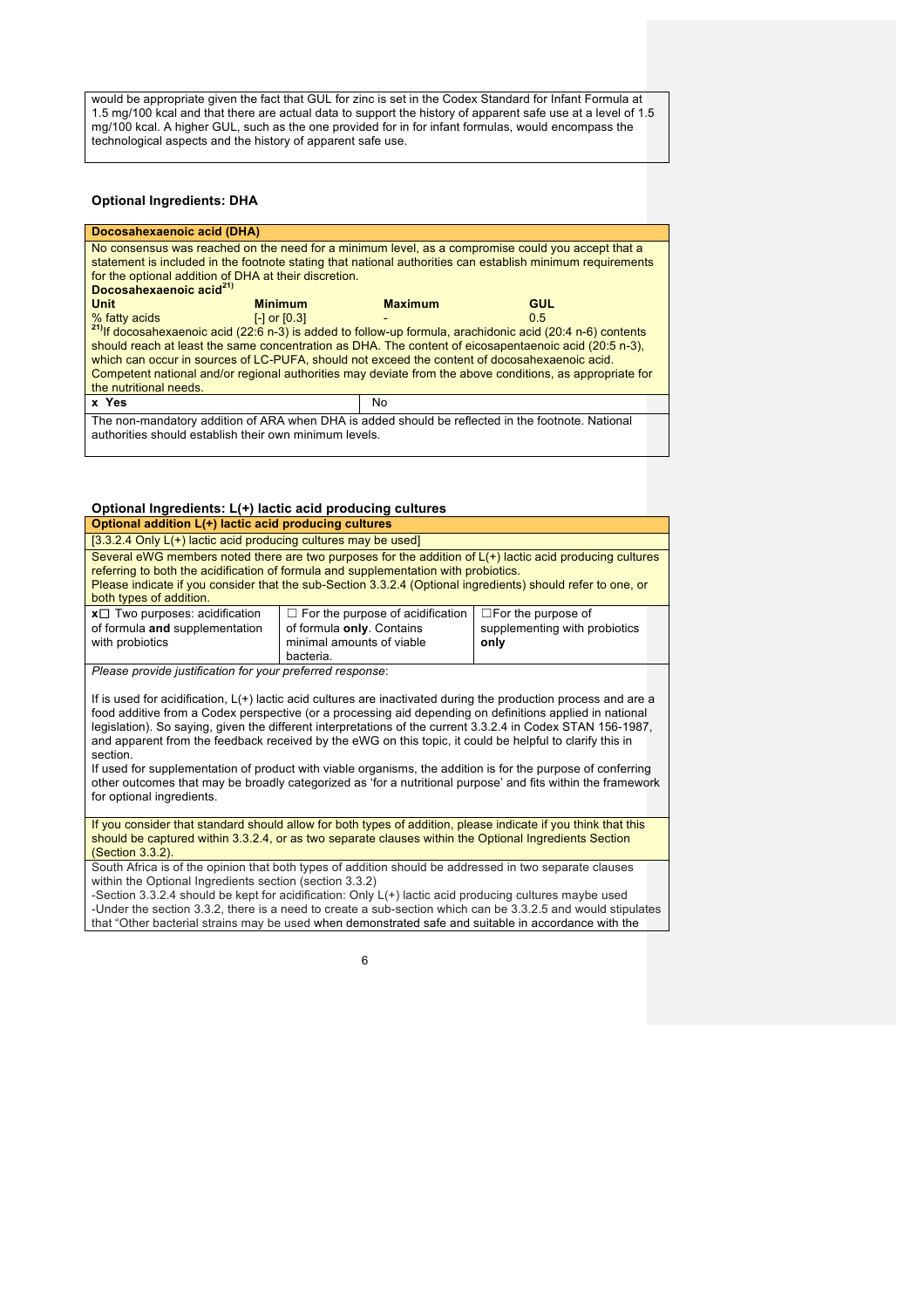| general principles that are listed in the sections 3.3.2.1 and 3.3.2.2 relative to optional ingredients in the |  |
|----------------------------------------------------------------------------------------------------------------|--|
| Standard".                                                                                                     |  |
| Based on your response above, and considering that principles for optional addition of ingredients (3.3.2.1)   |  |
| and 3.3.2.2) apply, do you consider that any of the following additional concepts need to be included in       |  |
| any proposed amended wording, please tick all that apply.                                                      |  |
| $x \Box$ The safety and suitability of the addition of strains shall be demonstrated by generally accepted     |  |
| scientific evidence                                                                                            |  |
| $\Box$ Follow-up formula prepared ready for consumption must contain significant amounts of the viable         |  |
| bacteria                                                                                                       |  |
| $\Box$ For the purpose of producing acidified formulas                                                         |  |
| $\Box$ Non-pathogenic lactic acid cultures may be used                                                         |  |
| <b>OR</b>                                                                                                      |  |
| $\Box$ No additional wording is required. Alignment with the Codex Infant Formula Standard                     |  |
| Please provide justification for your response and any proposed draft text:                                    |  |
| Cultures added to any infant formula must met the criteria of safety (including non-pathogenicity) and         |  |
| suitability, evaluated and demonstrated by generally accepted scientific evidence.                             |  |

### **ESSENTIAL COMPOSITION OF FOLLOW-UP FORMULA FOR OLDER YOUNG CHILDREN (12-36 MONTHS)**

#### **Proposed approach**

#### **Mandatory (core) composition** Do you support the approach taken for determining the mandatory (core) composition, as well as identifying those nutrients requiring specific compositional parameters, that is : • Evidence to support nutritional issues for young children of global concern; • Contribution to the overall nutritional quality/integrity of the product; The contribution of key nutrients from cows milk for equivalence; and The strength of committee support for including in the core composition. *Answer:* **Yes, we support the core composition** Should there be a minimum number of principles that each nutrient must meet in order for it to be considered part of the mandatory (core) composition, or requiring specific compositional parameters in follow-up formula for young children? Please state what this should be. *Answer:* **All the mandatory composition principles should be met. There is a need for delienation of this follow-up formula for older infants and older young children. A principle to diffeentiate between these two products must be included (e.g. naming of these products). Voluntary Nutrient Additions** *Further to the mandatory (core) composition, other essential nutrients may be added to follow-up formula*  for young children, either as a mandated addition to the (core) composition required by national *authorities, or as a voluntary addition by manufacturers. These nutrients can be chosen from the essential composition of follow-up formula for older infants. The nutrient levels must be:* • *as per the min, max, GULs stipulated for follow-up formula for older infants; or* • *based on the min, max, GULs stipulated for follow-up formula for older infants, and amended if the nutritional needs of the local population and scientific justification warrants deviating from the level stipulated for older infants, or* • *in conformity with the legislation of the country in which the product is sold. Note: all footnotes relevant to these listed essential nutrients, also apply when added to follow-up formula for young children* **QUESTION:** Charlotte Channer (Charl…, 14/6/16 10:32 **Deleted:** *.*

Please comment on the proposed approach presented above for the voluntary addition of other essential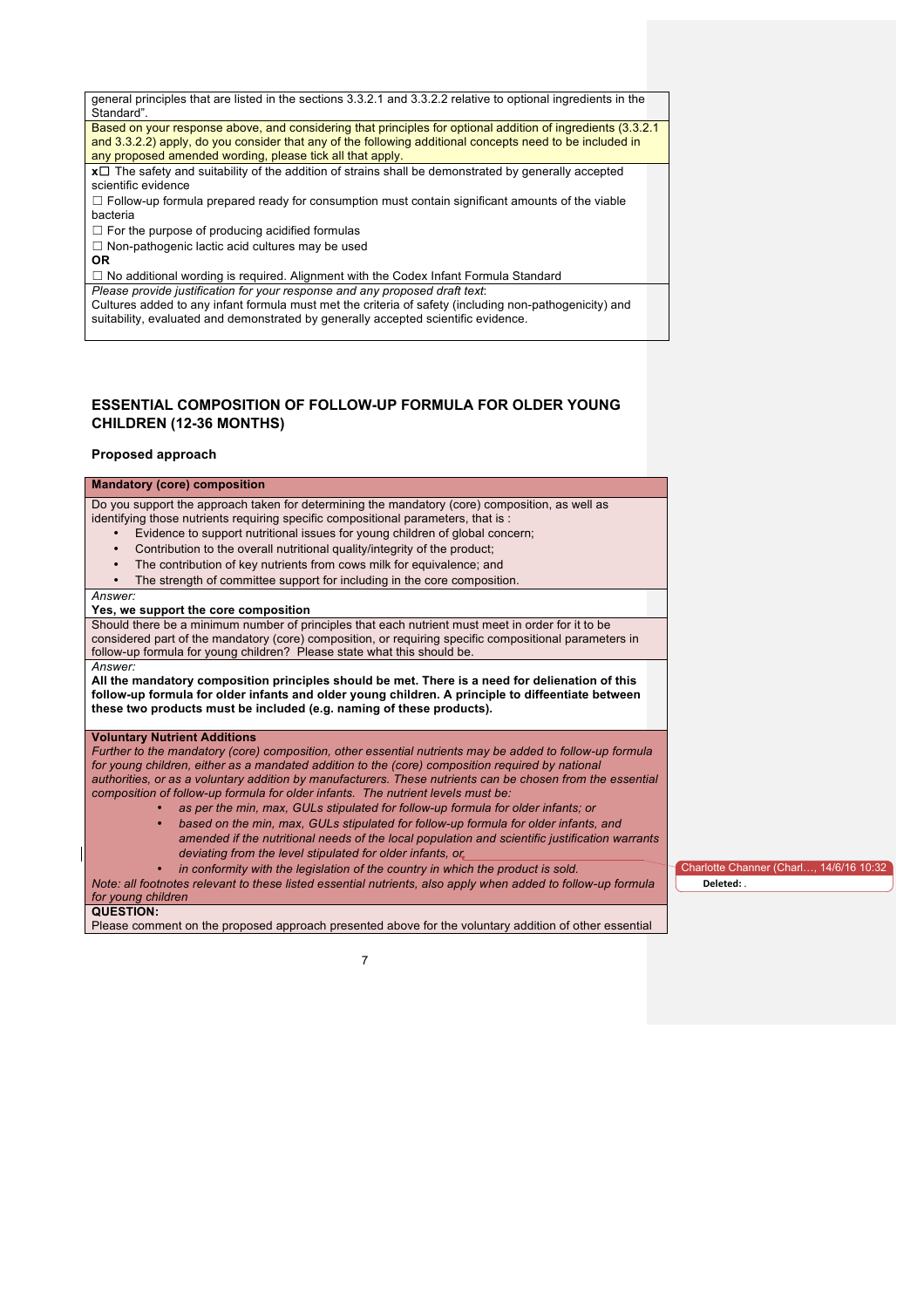#### nutrients. If you do not support this approach, please present an alternative approach with justification.

#### **Answer:**

*Please provide justification for your answer:*

South Africa does not support the proposed approach for the 'voluntary addition of nutrients'. Other additional nutrients must follow the principle of optional ingredients in other standards. This could create a loophole and encourages the industry to add other nutrients for marketing purposes.

#### **QUESTION:**

Are there any essential nutrients that are not part of the proposed mandatory (core) composition, where the levels would need to be different to that for follow-up formula for older infants, noting that the principles would allow for deviating from the level stipulated for older infants if the nutrient needs of the local population and scientific justification warrants this? Please provide justification for your answer. **Answer:**

*Please provide justification for your answer:* **No**

#### **Optional Ingredients**

- In addition to the [mandatory (core)] compositional requirements [and voluntary essential nutrient provisions] listed under [insert appropriate subsection] to [and] [insert appropriate subsection], provisions] listed under [insert ap other ingredients or substances may be added to follow-up formula for older infants [young children] where the safety and suitability of the optional ingredient for particular nutritional purposes, at the level of use, is evaluated and demonstrated by generally accepted scientific evidence.
- When any of these ingredients or substances is added, the formula shall contain sufficient amounts to achieve the intended effect, [taking into account levels in human milk].
- [The following substances may be added in conformity with national legislation, in which case their content per 100 kcal (100kJ) in the Follow-up Formula ready for consumption shall not exceed the levels listed below. This is not intended to be an exhaustive list, but provides a guide for competent national and/or regional authorities as to appropriate levels when these substances are added].The Chairs propose deleting the third bullet point in preference for a principles based approach rather than inclusion of any substances in a list.

#### **QUESTION:**

Please comment on the proposed approach and principles presented above for the voluntary addition of optional ingredients and substances to follow-up formula for young children. If you do not support this approach, please present an alternative approach with justification.

#### **Answer:**

*Please provide justification for your answer:*

**Stick to the existing fundamental principles of optional ingredients throughout this standard.**

#### **QUESTION:**

Please comment on whether the second principle (bullet point 2) should include the requirement that levels of optional ingredients or substances should 'take into account levels in human milk' for follow-up formula for young children. Please provide justification for your answer.

#### **Answer:**

*Please provide justification for your answer:*

### **QUESTION:**

Do you support deletion of the third bullet point for follow-up formula for young children? **Answer:**

*Please provide justification for your answer:*

**South Africa agree with the Chairs that the third bullet must be deleted. Stick to the fundamental principles of optional ingredients throughout this standard.**

#### **Energy contribution from macronutrients**

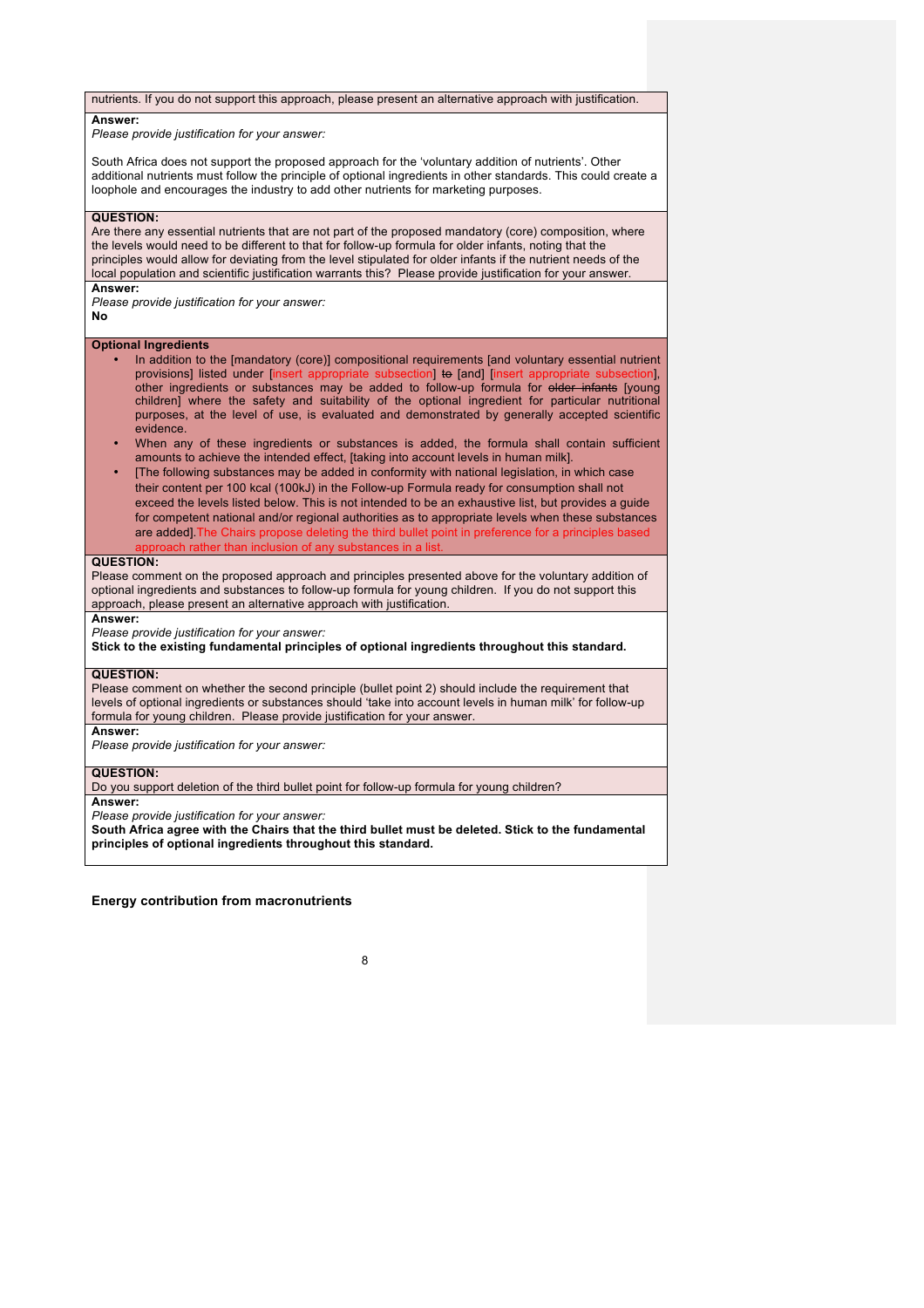#### **Energy contribution from macronutrients**

Please provide comment and justification as to whether it is necessary to define specific macronutrient percentage contribution to overall energy.

#### *Answer:*

**South Africa is concerned that setting minimums and maximums for protein and fat may allow excessive levels of carbohydrates which could lead to a product with high sugar content. A maximum should be set for free sugars in these products.**

### **Energy**

| <b>Energy</b>                                                                                            |                |                                                                                                          |  |
|----------------------------------------------------------------------------------------------------------|----------------|----------------------------------------------------------------------------------------------------------|--|
| Members of the eWG have recommended that the energy density of follow-up formula for young children      |                |                                                                                                          |  |
| should be established, and the following levels proposed:                                                |                |                                                                                                          |  |
| Energy                                                                                                   |                |                                                                                                          |  |
| Unit                                                                                                     | <b>Minimum</b> | <b>Maximum</b>                                                                                           |  |
| kcal/100 ml                                                                                              | [60]<br>[45]   | [70]                                                                                                     |  |
| kJ/100 ml                                                                                                | [188]<br>[250] | [293]                                                                                                    |  |
|                                                                                                          |                | Should the range for the energy density of follow-up formula for young children accommodate the energy   |  |
|                                                                                                          |                | content of full fat cows' milk and reduced fat cows' milk, or align with the minimum energy density of   |  |
| follow-up formula for older infants?                                                                     |                |                                                                                                          |  |
| $x \Box FUF$ -older infants & full fat cows' milk                                                        |                | $\Box$ Reduced fat cows' milk (~1.5-2% fat)                                                              |  |
| 60 kcal/100ml                                                                                            |                | 45 kcal/100 ml                                                                                           |  |
| 250 kJ/100 ml                                                                                            |                | 188 kJ/100 ml                                                                                            |  |
| Please provide justification for your answer                                                             |                |                                                                                                          |  |
|                                                                                                          |                |                                                                                                          |  |
| The fat content of breastmilk is 70 kcal/100 ml. South Africa is of the view that dietary fat in         |                |                                                                                                          |  |
| complementary foods of young children in developing countries is limited, so the minimum should not be   |                |                                                                                                          |  |
| lower than that found in full fat cow's milk. While children over 24 mo of age may not need additional   |                |                                                                                                          |  |
|                                                                                                          |                | energy which could pose a risk of overweight and obesity, the focus should be on the requirements of the |  |
| age 12-24 mo group that has the highest need for fat.                                                    |                |                                                                                                          |  |
| Do you support establishing a maximum energy density for follow-up formula for young children? If so, do |                |                                                                                                          |  |

Do you support establishing a maximum energy density for follow-up formula for young children? If so, do you have suggestions as to how this level should be derived? *Answer:*

#### **Protein**

# **Protein**

Considering the eWG's varied views, are minimum and maximum requirements necessary? If so, please state your preferred approach on how to establish protein requirements? *Please provide justification for your answer*

Should there be requirements for protein quality? If so how this might be achieved? Please consider both the current Follow-up formula standard, and proposals within the draft standard for older infants.

*Please provide justification for your answer*

Protein requirements have been recently estimated to be lower than previous estimates primarily as a result of changes in the reference body weights used. Additionally several dietary surveys of protein intakes have identified that average protein intakes are generally adequate for the majority of young children (12-36 months), with average intakes typically exceeding requirements (CX/NDSDU 14/36/7). We recommend that the lower minimum protein level to be in line with the WHO/FAO/UNU **Requirements**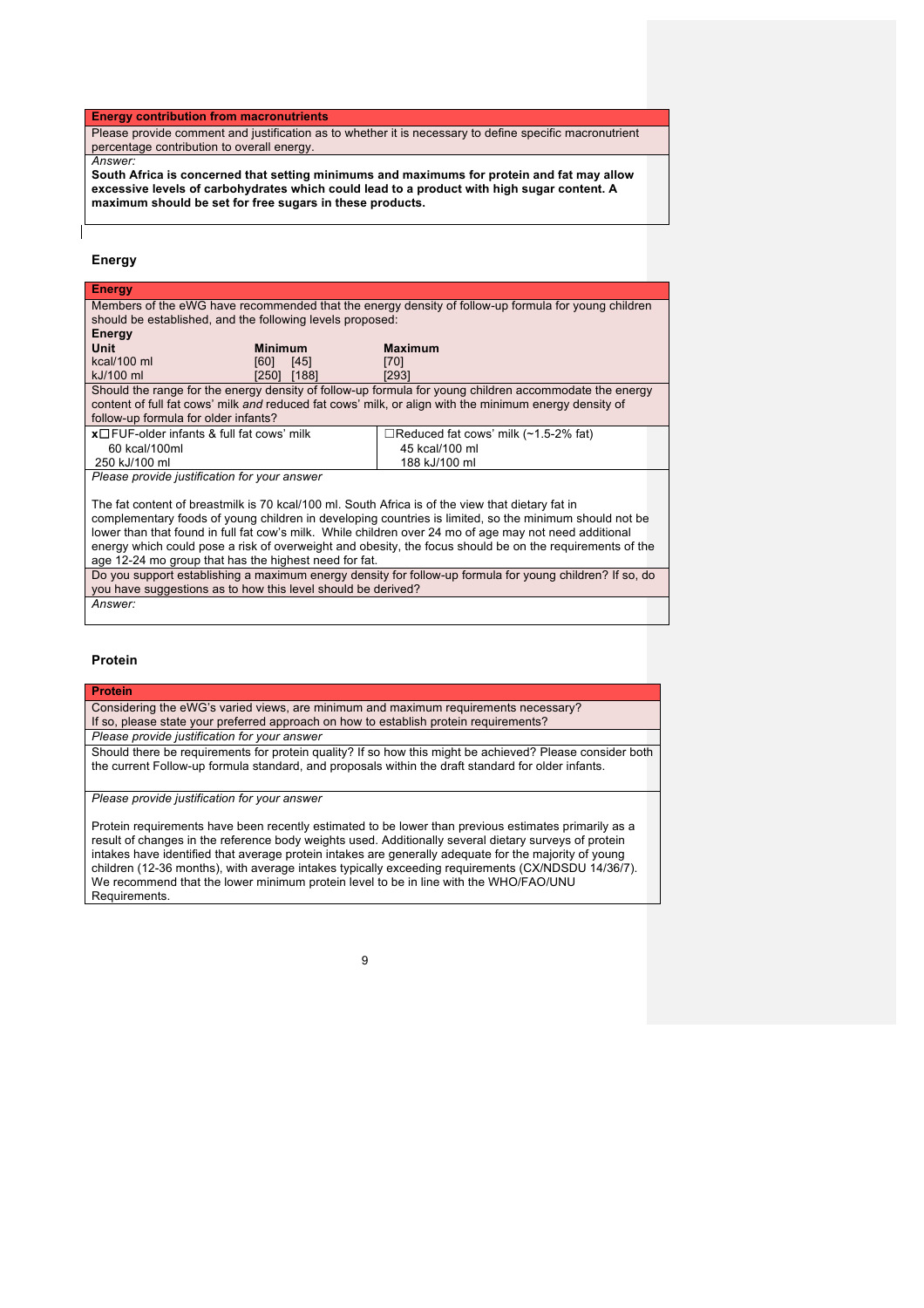### **Total Fat**

| <b>Total fat</b>                                                                                   |                                                        |  |
|----------------------------------------------------------------------------------------------------|--------------------------------------------------------|--|
| Based on the eWG recommendation to establish total fat requirements, please state your preferred   |                                                        |  |
| minimum total fat value?                                                                           |                                                        |  |
| □ Current Codex FUF standard                                                                       | $x \Box$ Proposed Codex FUF standard for older infants |  |
| 3.0 g/100 kcal                                                                                     | 4.4 g/100 kcal                                         |  |
| 0.7 g/100 kJ                                                                                       | 1.1 g/100 kJ                                           |  |
| $\Box$ Reduced fat cows' milk                                                                      | $\Box$ Alternative value, please specify               |  |
| 3.5 g/100 kcal                                                                                     |                                                        |  |
| 0.8 g/100 kJ                                                                                       |                                                        |  |
| Please provide justification for your answer                                                       |                                                        |  |
|                                                                                                    |                                                        |  |
| Children of these age groups are still growing and may require additional fat since it is supplied |                                                        |  |
| in limited amounts in most of the diets in developing countries.                                   |                                                        |  |
| Based on the eWG recommendation to establish total fat requirements, please state your preferred   |                                                        |  |
| maximum total fat value?                                                                           |                                                        |  |
| $x\square$ Proposed FUF-older infants & cows' milk                                                 | $\Box$ Alternative value, please specify               |  |
| 6.0 g/100 kcal                                                                                     |                                                        |  |
| 1.4 g/100 kJ                                                                                       |                                                        |  |
| Please provide justification for your answer                                                       |                                                        |  |
|                                                                                                    |                                                        |  |

### **Essential Fatty acids**

| Lipids                                                                                                                                                                                                                                                                                                                                                                                                                                                                                                                                                           |           |  |
|------------------------------------------------------------------------------------------------------------------------------------------------------------------------------------------------------------------------------------------------------------------------------------------------------------------------------------------------------------------------------------------------------------------------------------------------------------------------------------------------------------------------------------------------------------------|-----------|--|
| Based on the eWG recommendation to give consideration to the fatty acid profile of follow-up formula for<br>young children, including maximum levels for trans fat, and noting the levels in full fat and reduced fat<br>cows' milk, please state your preferred levels (with justification) as below:<br>Should levels for linoleic acid, $\alpha$ -linolenic acid and phospholipids be established for follow-up formula for<br>young children? Please stipulate what these levels should be; min, max, GUL.<br>Please provide justification for your answers. |           |  |
| South Africa is of the opinion that there is insufficient evidence with regard to the intake of LA in young<br>child's diet. It is not necessary to include minimum and maximum levels.                                                                                                                                                                                                                                                                                                                                                                          |           |  |
| Should a range for the ratio of linoleic: $\alpha$ -Linolenic acid be established for follow-up formula for young<br>children?                                                                                                                                                                                                                                                                                                                                                                                                                                   |           |  |
| $x \Box$ Yes                                                                                                                                                                                                                                                                                                                                                                                                                                                                                                                                                     | $\Box$ No |  |
| Should this be a minimum of 5:1 and a maximum<br>of 15:1 as per the Codex Infant Formula Standard,<br>the proposed Standard for Follow-up Formula for<br>Older Infants and the recommendations of the<br>2015 IEG?<br>$\Box$ Yes<br>$\Box$ No<br>$\Box$ Alternative, please specify and provide<br>justification for your answer.                                                                                                                                                                                                                                |           |  |
| Should a maximum percentage fat forlauric and myristic acid be established for follow-up formula for<br>young children?                                                                                                                                                                                                                                                                                                                                                                                                                                          |           |  |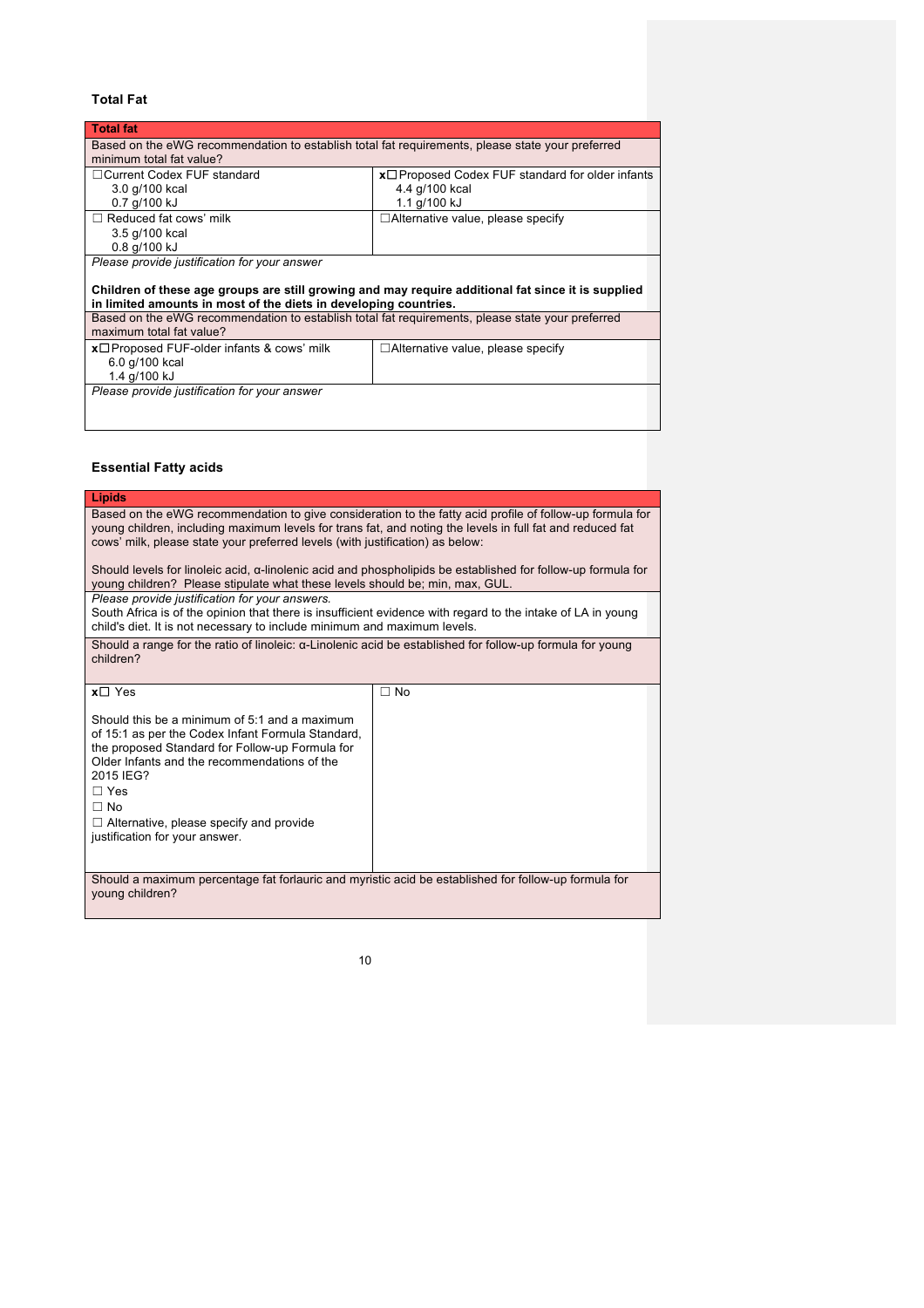| $\sqcap$ Yes                                                                                                                                                                                                                                                                                                                                          | $x \Box$ No |  |
|-------------------------------------------------------------------------------------------------------------------------------------------------------------------------------------------------------------------------------------------------------------------------------------------------------------------------------------------------------|-------------|--|
| Should this level be $\leq$ 20% of fat as per the Codex<br>Infant Formula Standard, and the proposed<br>Standard for Follow-up Formula for Older Infants,<br>and noting this would accommodate full fat and<br>reduced fat cows' milk?<br>$\Box$ Yes<br>$\Box$ No<br>$\Box$ Alternative, please specify and provide<br>justification for your answer. |             |  |
| Should a maximum level for trans fat be established for follow-up formula for young children? If you<br>support a maximum level, please state what percentage of fat this should be.                                                                                                                                                                  |             |  |
| $x \Box$ Yes<br>Please state what the maximum level should be.<br>and provide justification for your answer.<br>Trans fat must not be included in the follow-up<br>formula. We recommend a maximum of 0.5%                                                                                                                                            | $\Box$ No   |  |
| Should the proposed footnote 7 for the Codex Standard for Follow-up Formula for older infants<br>(Commercially hydrogenated oils and fats shall not be used in follow-up formula) also apply to follow-up<br>formula for young children?                                                                                                              |             |  |
| Please provide justification for your answer.<br>Yes                                                                                                                                                                                                                                                                                                  |             |  |

### **Carbohydrates**

| <b>Total Available Carbohydrates</b>                                                                                                                           |                                    |  |
|----------------------------------------------------------------------------------------------------------------------------------------------------------------|------------------------------------|--|
| Is a minimum available carbohydrate level required, if a consensus is reached on establishing minimum<br>and maximum levels for energy, protein and total fat? |                                    |  |
| Yes                                                                                                                                                            | x No                               |  |
| Please provide your rationale:                                                                                                                                 |                                    |  |
| If you support establishing a minimum available carbohydrates level, what level do you support?                                                                |                                    |  |
| Full fat cows' milk                                                                                                                                            | IEG 2015 and proposed Codex FUF-OI |  |
| 7.5 mg/100 kcal                                                                                                                                                | 9.0 mg/100 kcal                    |  |
| 1.8 mg/100 kJ                                                                                                                                                  | 2.2 mg/100 kJ                      |  |
| Please provide your rationale:                                                                                                                                 |                                    |  |
| If limits are established for sugars, is there a need to also set a maximum/GUL for total available<br>carbohydrates?                                          |                                    |  |
| $x \Box$ Yes                                                                                                                                                   | No                                 |  |
| Please provide your rationale:                                                                                                                                 |                                    |  |
| It is essential that maximum be specified to avoid high sugar content products marketed and<br>consumed by children.                                           |                                    |  |
| If you support a limit for total available carbohydrates, should a maximum level or GUL be established?                                                        |                                    |  |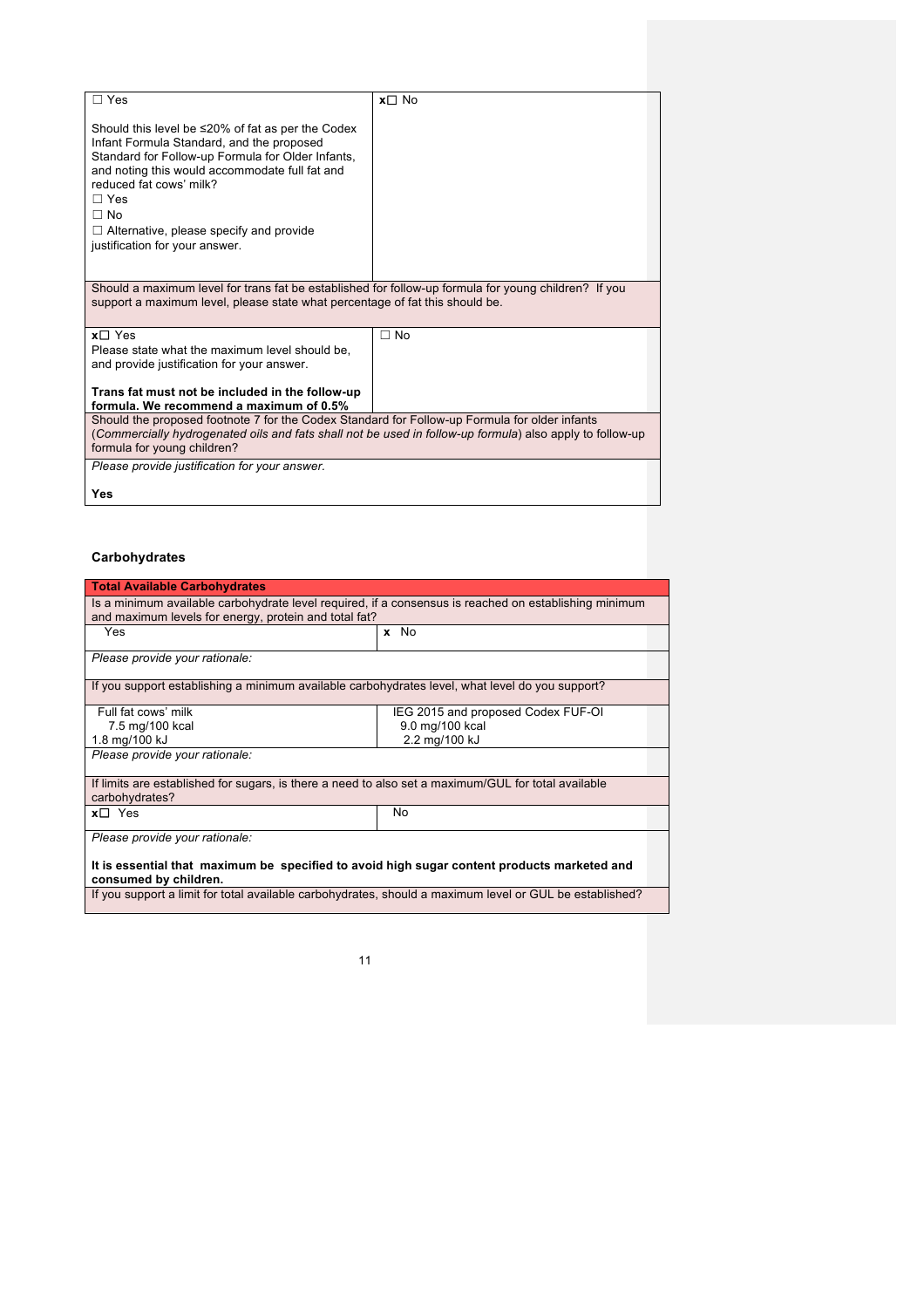| Yes, a maximum level should be established                                                | Yes, a GUL level should be established                                                       |  |
|-------------------------------------------------------------------------------------------|----------------------------------------------------------------------------------------------|--|
| Please provide your rationale:                                                            |                                                                                              |  |
| If you support establishing a maximum/GUL, do you support 14 mg/100 kcal (3.3 mg/100 kJ)? |                                                                                              |  |
| Yes                                                                                       | x No (please specify your alternative).                                                      |  |
| Please provide your rationale:                                                            | The proposed amount is too high. The WHO recommendations of free sugars should be taken into |  |

**The proposed amount is too high. The WHO recommendations of free sugars should be taken into consideration when establishing a maximum**

| <b>Carbohydrates footnote</b>                                                                                                                                                                                     |                                                                                                   |                                  |                                                 |  |
|-------------------------------------------------------------------------------------------------------------------------------------------------------------------------------------------------------------------|---------------------------------------------------------------------------------------------------|----------------------------------|-------------------------------------------------|--|
|                                                                                                                                                                                                                   | Free sugars                                                                                       |                                  |                                                 |  |
| While there was widespread support for compositional requirements that limit the addition of free sugars,<br>there was no consensus on an approach. Please select your preferred approach from the below options. |                                                                                                   |                                  |                                                 |  |
|                                                                                                                                                                                                                   |                                                                                                   |                                  |                                                 |  |
| Proposed Codex FUF-OI                                                                                                                                                                                             | <b>IEG 2015</b>                                                                                   |                                  | x An alternative level (please                  |  |
| Standard                                                                                                                                                                                                          |                                                                                                   |                                  | specify)                                        |  |
|                                                                                                                                                                                                                   |                                                                                                   |                                  |                                                 |  |
| Sucrose and/or fructose should                                                                                                                                                                                    |                                                                                                   | Sugars other than lactose should |                                                 |  |
| not be added, unless needed as                                                                                                                                                                                    |                                                                                                   | be ≤ 10% of total carbohydrates  |                                                 |  |
| a carbohydrate source, and                                                                                                                                                                                        | or 5% of total energy content                                                                     |                                  |                                                 |  |
| provided the sum of these does<br>not exceed 20% of available                                                                                                                                                     |                                                                                                   |                                  |                                                 |  |
|                                                                                                                                                                                                                   |                                                                                                   |                                  |                                                 |  |
| carbohydrate.<br>Please provide your rationale:                                                                                                                                                                   |                                                                                                   |                                  |                                                 |  |
| We prefer that sugar and fructose not be added to these products and ensure that recommendations                                                                                                                  |                                                                                                   |                                  |                                                 |  |
| made are in line with the WHO provisions.                                                                                                                                                                         |                                                                                                   |                                  |                                                 |  |
|                                                                                                                                                                                                                   |                                                                                                   |                                  |                                                 |  |
| Lactose                                                                                                                                                                                                           |                                                                                                   |                                  |                                                 |  |
|                                                                                                                                                                                                                   |                                                                                                   |                                  |                                                 |  |
| Proposed Codex FUF-OI Standard and Codex                                                                                                                                                                          |                                                                                                   | <b>IEG 2015</b>                  |                                                 |  |
| <b>IF Standard</b>                                                                                                                                                                                                |                                                                                                   |                                  |                                                 |  |
|                                                                                                                                                                                                                   |                                                                                                   |                                  |                                                 |  |
|                                                                                                                                                                                                                   | Lactose and glucose polymers should be the<br>The main source of carbohydrates should be lactose, |                                  |                                                 |  |
| preferred carbohydrates in formula based on                                                                                                                                                                       |                                                                                                   |                                  | which should provide not less than 50% of total |  |
| cows' milk protein and hydrolysed protein.                                                                                                                                                                        |                                                                                                   |                                  | carbohydrates, equivalent to 4.5 g/100 kcal.    |  |
| Please provide your rationale:                                                                                                                                                                                    |                                                                                                   |                                  |                                                 |  |
|                                                                                                                                                                                                                   |                                                                                                   |                                  |                                                 |  |
| Other permitted carbohydrates                                                                                                                                                                                     |                                                                                                   |                                  |                                                 |  |
| Proposed Codex FUF-OI                                                                                                                                                                                             | <b>IEG 2015</b>                                                                                   |                                  | Something else (please specify)                 |  |
| Standard                                                                                                                                                                                                          |                                                                                                   |                                  |                                                 |  |
|                                                                                                                                                                                                                   |                                                                                                   |                                  |                                                 |  |
| Only precooked and/or                                                                                                                                                                                             | Oligosaccharides, glucose                                                                         |                                  |                                                 |  |
| gelatinised starches gluten-free                                                                                                                                                                                  | polymers, maltodextrin and pre-                                                                   |                                  |                                                 |  |
| by nature may be added.                                                                                                                                                                                           |                                                                                                   | cooked or gelatinised starches   |                                                 |  |
|                                                                                                                                                                                                                   |                                                                                                   | can be added to provide energy.  |                                                 |  |
| (NB Glucose polymers are                                                                                                                                                                                          | Non-digestible carbohydrates and                                                                  |                                  |                                                 |  |
| preferred carbohydrates along                                                                                                                                                                                     | fibres that proven to be safe and                                                                 |                                  |                                                 |  |
| with lactose).                                                                                                                                                                                                    | suitable for the age group may be                                                                 |                                  |                                                 |  |
|                                                                                                                                                                                                                   | added.                                                                                            |                                  |                                                 |  |
| Please provide your rationale:                                                                                                                                                                                    |                                                                                                   |                                  |                                                 |  |
|                                                                                                                                                                                                                   |                                                                                                   |                                  |                                                 |  |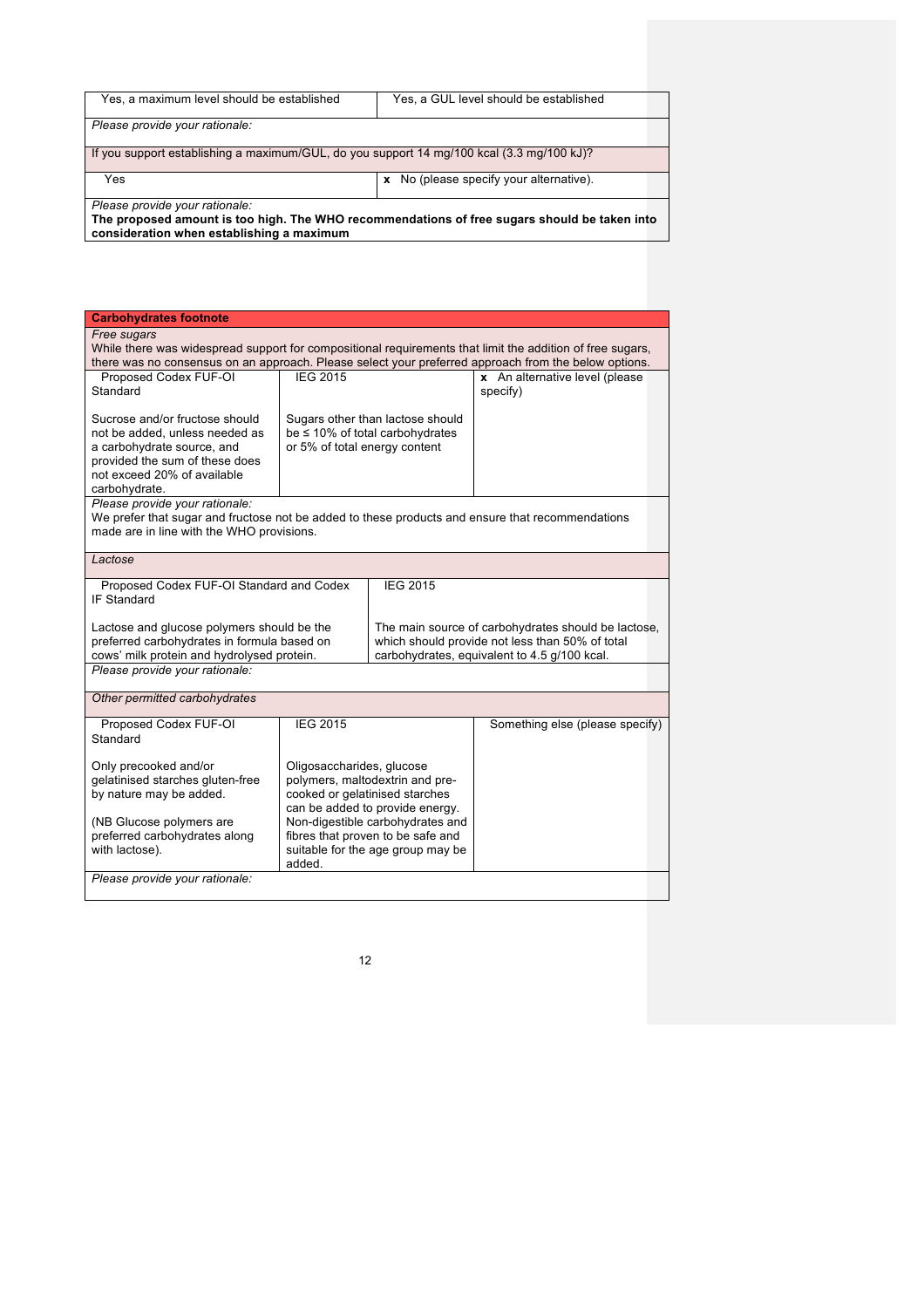**Iron**

| <b>Iron</b>                                                                                           |                                                                                                        |                                  |                                             |
|-------------------------------------------------------------------------------------------------------|--------------------------------------------------------------------------------------------------------|----------------------------------|---------------------------------------------|
| While a consensus was reached on the minimum compositional requirements for iron infollow-up formula  |                                                                                                        |                                  |                                             |
| Iron                                                                                                  | for young children, there were differing opinions on a maximum or GUL.                                 |                                  |                                             |
| <b>Unit</b>                                                                                           | <b>Minimum</b>                                                                                         | <b>Maximum</b>                   | <b>GUL</b>                                  |
| mg/100 kcal                                                                                           | 1 <sub>0</sub>                                                                                         | [2.0]                            | [3.0]                                       |
| mg/100 kJ                                                                                             | [0.25]                                                                                                 | [0.3]                            | [0.7]                                       |
|                                                                                                       | Should a maximum level or GUL be established for iron?                                                 |                                  |                                             |
|                                                                                                       |                                                                                                        |                                  |                                             |
|                                                                                                       | Yes, a maximum level should be established                                                             | No                               |                                             |
| Please provide your rationale:                                                                        | x Yes, a GUL level should be established                                                               |                                  |                                             |
|                                                                                                       |                                                                                                        |                                  |                                             |
|                                                                                                       | If you support establishing a maximum or GUL, please select your preferred value, providing scientific |                                  |                                             |
|                                                                                                       | rationale to support your preferred choice.                                                            |                                  |                                             |
|                                                                                                       | Maximum (Proposed Codex FUF-OI)                                                                        | <b>GUL (IEG 2015)</b>            |                                             |
| 2.0 mg/100 kcal                                                                                       |                                                                                                        | 3.0 mg/100 kcal<br>0.7 mg/100 kJ |                                             |
| 0.5 mg/100 kJ<br>x Alternative value (please provide level                                            |                                                                                                        |                                  |                                             |
| (max/GUL))                                                                                            |                                                                                                        |                                  |                                             |
| Please provide your rationale:                                                                        |                                                                                                        |                                  |                                             |
|                                                                                                       |                                                                                                        |                                  |                                             |
| Should separate minimum and maximum/GUL levels be established for soy protein isolate formulae?       |                                                                                                        |                                  |                                             |
| Yes                                                                                                   | <b>No</b><br>x                                                                                         |                                  |                                             |
|                                                                                                       | ⊠                                                                                                      |                                  |                                             |
| Please provide your rationale:                                                                        |                                                                                                        |                                  |                                             |
| If you support establishing separate minimum and maximum/GUL levels for soy protein isolate formulae, |                                                                                                        |                                  |                                             |
| should it be the same as the proposed Codex Standard for Follow-up Formula for older infants (a       |                                                                                                        |                                  |                                             |
|                                                                                                       | minimum of 1.5 mg/100 kcal (0.36 mg/100 kJ) and maximum of 2.5 mg/100 kcal (0.6 mg/100 kJ)?            |                                  |                                             |
| Yes                                                                                                   |                                                                                                        | justification for your response) | No (please provide alternative values, with |
| Please provide your rationale:                                                                        |                                                                                                        |                                  |                                             |
|                                                                                                       |                                                                                                        |                                  |                                             |

### **Calcium**

| Calcium                                                                                                                                                                                                                                                                                                                                                                 |                                                             |                                                                                        |                                      |  |
|-------------------------------------------------------------------------------------------------------------------------------------------------------------------------------------------------------------------------------------------------------------------------------------------------------------------------------------------------------------------------|-------------------------------------------------------------|----------------------------------------------------------------------------------------|--------------------------------------|--|
| No consensus was reached on the requirements for calcium in follow-up formula for young children.<br>Noting that full fat cows' milk contributes 190 mg calcium/100 kcal (range 184 - 201 mg/100 kcal) and the<br>average amount of calcium in reduced fat cows' milk is 259 mg/100 kcal (range 240 - 280 mg/100 kcal),<br>Please provide comment on the below options: |                                                             |                                                                                        |                                      |  |
| Calcium<br><b>Unit</b><br>mg/100 kcal<br>mg/100 kJ                                                                                                                                                                                                                                                                                                                      | <b>Minimum</b><br>[50] [90] [200]<br>[18] [22] [24]<br>[48] | <b>Maximum</b><br>IN.S.                                                                | <b>GUL</b><br>$[180]$ $[NS]$<br>[43] |  |
| Minimum:                                                                                                                                                                                                                                                                                                                                                                |                                                             |                                                                                        |                                      |  |
| x□ Current Codex FUF standard<br>90 mg/100 kcal<br>22 mg/100 kJ                                                                                                                                                                                                                                                                                                         |                                                             | $\Box$ Proposed Codex FUF standard for older infants<br>50 mg/100 kcal<br>12 mg/100 kJ |                                      |  |
| $\Box$ IEG 2015                                                                                                                                                                                                                                                                                                                                                         |                                                             | $\Box$ Alternative value, please specify                                               |                                      |  |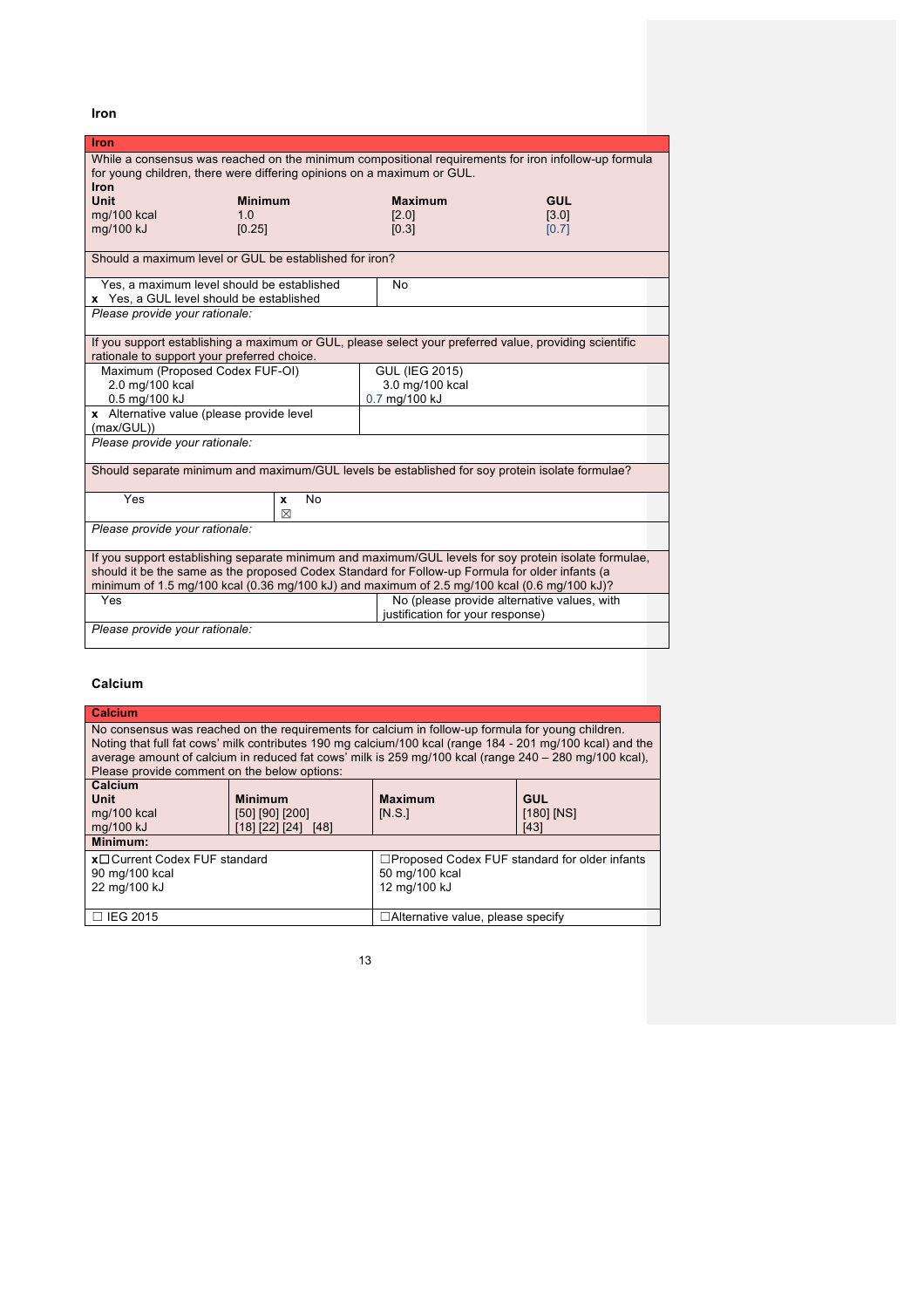|  |  | 200 mg/100 kcal |
|--|--|-----------------|
|--|--|-----------------|

*Please provide justification for your answers.*

FAO (2013) minimum and maximum calcium density is 147-194mg/100kcal. The minimum and maximum (FAO, 2013) calcium levels in whole milk translate to approximately 55-72% of the NRV for calcium. As calcium and protein levels are linked, and technical feasibility issues may be encountered when formulating higher calcium levels in low protein products. It will be important to define protein levels before the minimum for calcium can be established. **Maximum/GUL:**

| □ Current Codex FUF standard | $\Box$ Proposed Codex FUF standard for older infants |
|------------------------------|------------------------------------------------------|
| Maximum: N.S.                | GUL: 180 mg/100 kcal                                 |
|                              | GUL: 43 mg/ 100 kJ                                   |
| I □ IEG 2015                 | $x\Box$ Alternative value, please specify            |
| GUL: N.S.                    |                                                      |

### **Calcium**

Should the ratio for calcium-to-phosphorous included in the Codex Standard for Infant Formula and as proposed for FUF-OI be included? Ratio calcium/phosphorus<br> **Min Min Max** 1:1 2:1 **Yes** x No *Please provide your rationale:*

Various sources phosphorus exist such as the in the diet of young children. Therefore maintaining the Ca/P ratio may not be valuable since other sources of phosphorus in children's diets cannot be controlled.

### **Vitamin A**

| <b>Vitamin A</b>                                                                                               |                       |                         |                                                                                                         |  |
|----------------------------------------------------------------------------------------------------------------|-----------------------|-------------------------|---------------------------------------------------------------------------------------------------------|--|
| No consensus was reached on the establishment of a minimum or maximum vitamin A value. Please                  |                       |                         |                                                                                                         |  |
| provide scientific rationale to support your preferred value:                                                  |                       |                         |                                                                                                         |  |
| Vitamin $A^{x}$                                                                                                |                       |                         |                                                                                                         |  |
| Unit                                                                                                           | Minimum               | Maximum                 | GUL                                                                                                     |  |
| $\mu$ g RE/100 kcal                                                                                            | [75] [60] [50]        | [225] [180]             | $[200]$ [180]                                                                                           |  |
| µg RE/100 kJ                                                                                                   | [18] [14] [12]        | [54] [43]               | [48] [43]                                                                                               |  |
| <sup>x)</sup> expressed as retinol equivalents (RE).                                                           |                       |                         |                                                                                                         |  |
| 1 $\mu$ g RE = 3.33 IU Vitamin A= 1 $\mu$ g all trans-retinol. Retinol contents shall be provided by preformed |                       |                         | retinol, while any contents of carotenoids should not be included in the calculation and declaration of |  |
| vitamin A activity.                                                                                            |                       |                         |                                                                                                         |  |
| <b>Minimum</b>                                                                                                 |                       |                         |                                                                                                         |  |
| Current Codex FUF Std &                                                                                        |                       | IEG 2015 / Codex IF Std | WHO/FAO 15% of RNI<br>x                                                                                 |  |
| proposed Codex FUF-OI                                                                                          |                       | 60 µg RE/100 kcal       | 50 µg RE/100 kcal                                                                                       |  |
| 75 µg RE/100 kcal                                                                                              |                       | 14 µg RE/100 kJ         | 12 µg RE/100 kJ                                                                                         |  |
| 18 µg RE/100 kJ                                                                                                |                       |                         |                                                                                                         |  |
| Please provide your rationale:                                                                                 |                       |                         |                                                                                                         |  |
| A minimum which corresponds to 15% of RNI established by FAO/WHO would be the preferred                        |                       |                         |                                                                                                         |  |
| minimum value.                                                                                                 |                       |                         |                                                                                                         |  |
|                                                                                                                |                       |                         |                                                                                                         |  |
| <b>Maximum</b>                                                                                                 |                       |                         |                                                                                                         |  |
| Codex FUF std                                                                                                  | Proposed Codex FUF-OI |                         |                                                                                                         |  |
| 225 µg RE/100 kcal                                                                                             |                       | 180 µg RE/100 kcal      |                                                                                                         |  |
| 54 µg RE/100 kJ                                                                                                |                       | 43 µg RE/100 kJ         |                                                                                                         |  |
|                                                                                                                |                       |                         |                                                                                                         |  |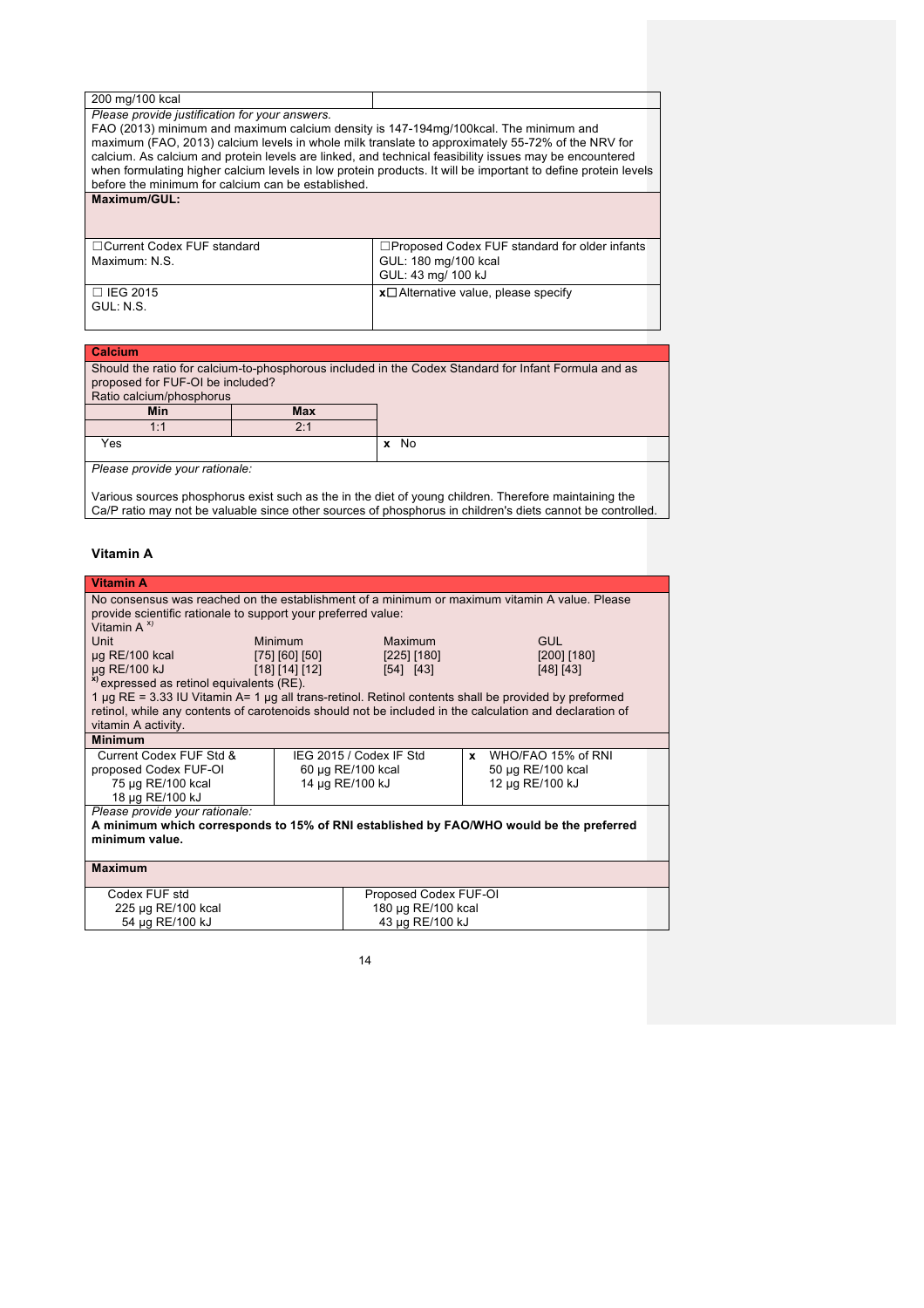| Please provide your rationale:                                                                          |                    |  |
|---------------------------------------------------------------------------------------------------------|--------------------|--|
| <b>GUL</b>                                                                                              |                    |  |
| WHO/FAO GUL of 3-5 times minimum<br>x                                                                   | <b>IEG 2015</b>    |  |
| 200 µg RE/100 kcal                                                                                      | 180 µg RE/100 kcal |  |
| 54 µg RE/100 kJ                                                                                         | 43 µg RE/100 kJ    |  |
| Please provide your rationale:                                                                          |                    |  |
| This value would ensure that Vitamin A does not reach toxicity levels                                   |                    |  |
|                                                                                                         |                    |  |
| Do you support the footnote below, agreed to by the Committee for follow-up formula for older infants   |                    |  |
| (REP16/NFSDUE Appendix III)?                                                                            |                    |  |
|                                                                                                         |                    |  |
| <sup>x</sup> expressed as retinol equivalents (RE).                                                     |                    |  |
| 1 µg RE = 3.33 IU Vitamin A= 1 µg all trans-retinol. Retinol contents shall be provided by preformed    |                    |  |
| retinol, while any contents of carotenoids should not be included in the calculation and declaration of |                    |  |
| vitamin A activity.                                                                                     |                    |  |
| x Yes                                                                                                   | No                 |  |
|                                                                                                         |                    |  |

### **Vitamin D**

| <b>Vitamin D</b>                                                                                   |           |  |
|----------------------------------------------------------------------------------------------------|-----------|--|
| Do you support that mandatory addition of vitamin D to follow-up formula for young children?       |           |  |
| x⊟Yes                                                                                              | $\Box$ No |  |
|                                                                                                    |           |  |
| If you support mandatory addition, please state what the minimum level should be and provide       |           |  |
| justification for your answer.                                                                     |           |  |
| Answer:                                                                                            |           |  |
|                                                                                                    |           |  |
| South Africa supports the value of 1.5µg/100kcal                                                   |           |  |
| Please state whether vitamin D should have a maximum level or a GUL set and provide information on |           |  |
| what this level should be with justification for your answer.                                      |           |  |
| Answer:                                                                                            |           |  |
| We support a maximum of 4.5µg/100 kcal, which corresponds to 3 times the minimum level             |           |  |
| seems to be appropriate                                                                            |           |  |
|                                                                                                    |           |  |

### **Zinc**

| <b>Zinc</b>                                                                                        |              |  |
|----------------------------------------------------------------------------------------------------|--------------|--|
| Do you support that mandatory addition of zinc to follow-up formula for young children?            |              |  |
| x⊟Yes                                                                                              | $\square$ No |  |
|                                                                                                    |              |  |
| If you support mandatory addition, please state what the minimum level should be and provide       |              |  |
| justification for your answer.                                                                     |              |  |
| Answer:                                                                                            |              |  |
| Due to high zinc deficiencies in developing countries, we'll support its addition to the FUF       |              |  |
| Please state whether zinc should have a maximum level or a GUL set and provide information on what |              |  |
| this level should be with justification for your answer.                                           |              |  |
| Answer:                                                                                            |              |  |
|                                                                                                    |              |  |

**Vitamin C**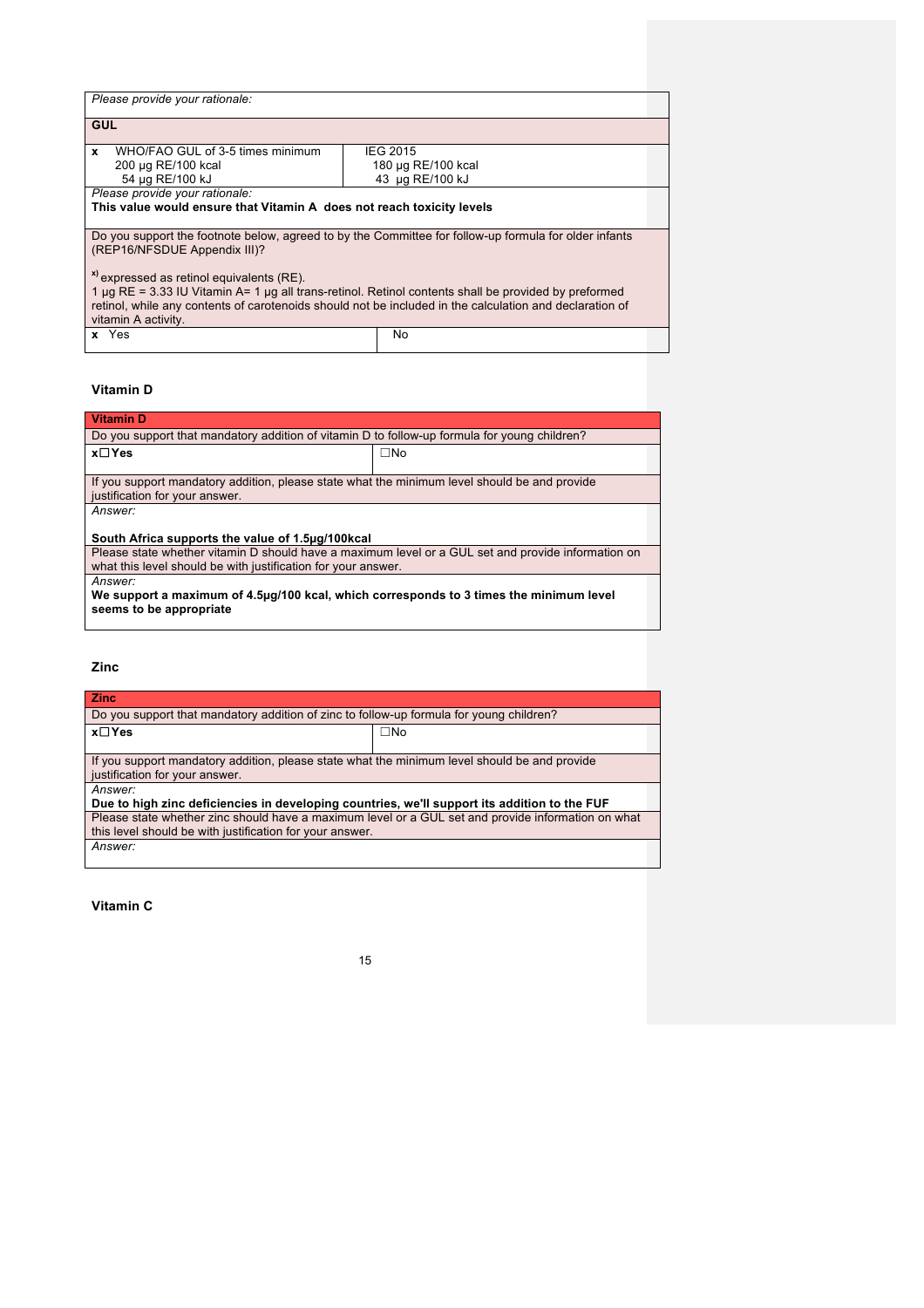| <b>Vitamin C</b>                                                                                                                        |              |  |
|-----------------------------------------------------------------------------------------------------------------------------------------|--------------|--|
| Do you support that mandatory addition of vitamin C to follow-up formula for young children?                                            |              |  |
| $X \square Y$ es                                                                                                                        | $\square$ No |  |
|                                                                                                                                         |              |  |
| If you support mandatory addition, please state what the minimum level should be and provide                                            |              |  |
| justification for your answer.                                                                                                          |              |  |
| Answer:                                                                                                                                 |              |  |
|                                                                                                                                         |              |  |
| Please state whether vitamin C should have a maximum level or a GUL set and provide information on                                      |              |  |
| what this level should be with justification for your answer.                                                                           |              |  |
| Answer:                                                                                                                                 |              |  |
|                                                                                                                                         |              |  |
| We support mandatory addition of vitamin C. We recommend a minimum level of 4.5mg/100kcal to be in line with<br>15% of the FAO/WHO DRI. |              |  |

### **Vitamin B12**

### **Vitamin B12**

| Do you support that mandatory addition of vitamin B12 to follow-up formula for young children?                                 |              |  |
|--------------------------------------------------------------------------------------------------------------------------------|--------------|--|
| $x \Box Y$ es                                                                                                                  | $\square$ No |  |
|                                                                                                                                |              |  |
| If you support mandatory addition, please state what the minimum level should be and provide<br>justification for your answer. |              |  |
| Answer:                                                                                                                        |              |  |
|                                                                                                                                |              |  |
| Please state whether vitamin B12 should have a maximum level or a GUL set and provide information on                           |              |  |
| what this level should be with justification for your answer.                                                                  |              |  |
| Answer:                                                                                                                        |              |  |
|                                                                                                                                |              |  |

### **Riboflavin**

| <b>Riboflavin</b>                                                                                   |              |  |
|-----------------------------------------------------------------------------------------------------|--------------|--|
| Do you support that mandatory addition of riboflavin to follow-up formula for young children?       |              |  |
| x□Yes                                                                                               | $\square$ No |  |
|                                                                                                     |              |  |
| If you support mandatory addition, please state what the minimum level should be and provide        |              |  |
| justification for your answer.                                                                      |              |  |
| Answer:                                                                                             |              |  |
| We recommend a minimum level of 75µg/100kcal, which is in line with the 15% of the FAO/WHO          |              |  |
| DRIs.                                                                                               |              |  |
| Please state whether riboflavin should have a maximum level or a GUL set and provide information on |              |  |
| what this level should be with justification for your answer.                                       |              |  |
| Answer:                                                                                             |              |  |

### **Sodium**

| <b>Sodium</b>                                                                                       |              |  |
|-----------------------------------------------------------------------------------------------------|--------------|--|
| Should specific parameters for sodium levels in follow-up formula for young children be set?        |              |  |
| ∣x⊟Yes                                                                                              | $\square$ No |  |
|                                                                                                     |              |  |
| Should a minimum level of sodium be established? If yes, please state what this level should be and |              |  |
| provide justification for your answer.                                                              |              |  |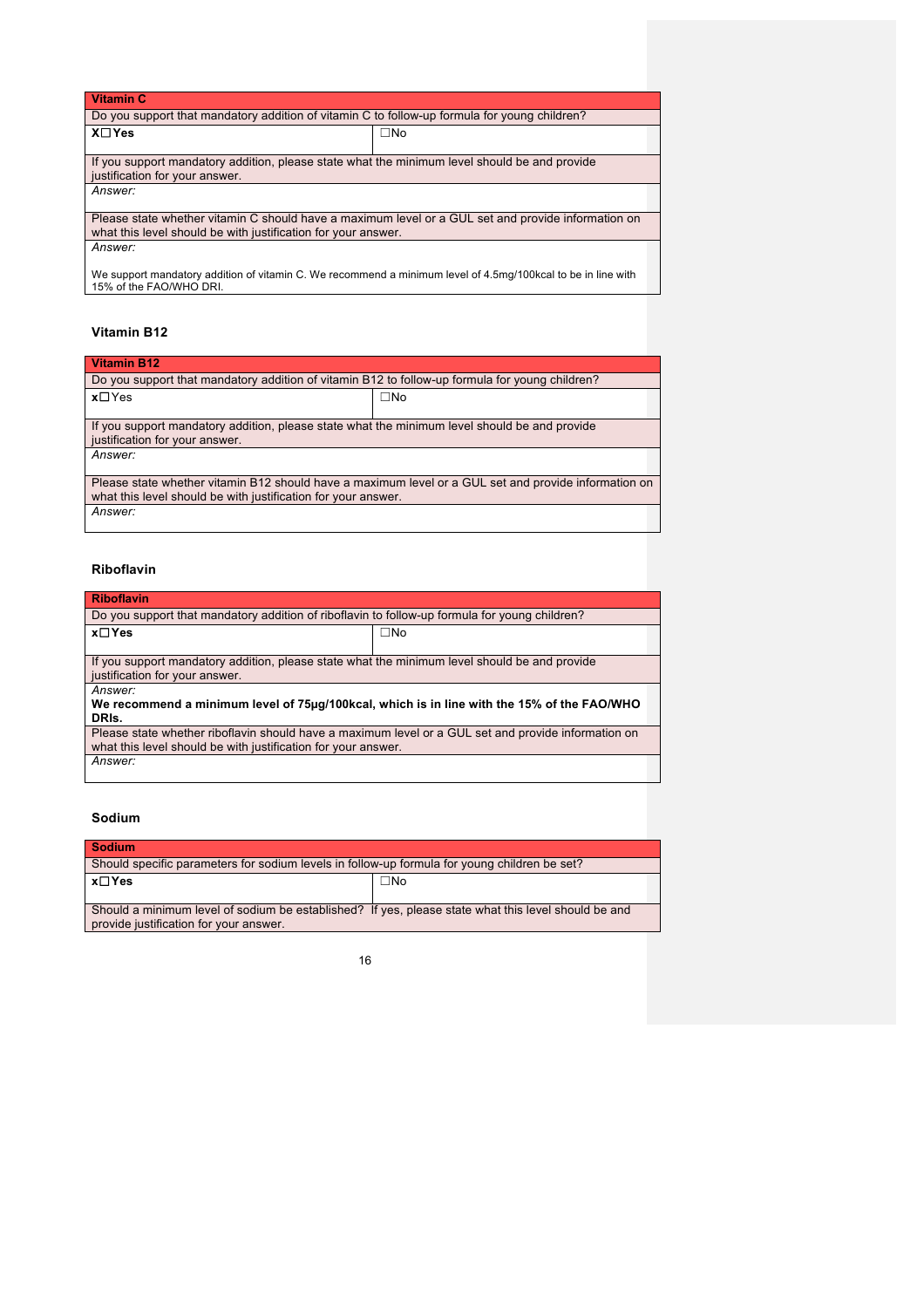#### *Answer:*

Please state whether sodium should have a maximum level or a GUL set and provide information on what this level should be with justification for your answer.

*Answer:*

### **SCOPE & LABELLING**

### **Scope & Labelling**

When answering the questions below relating to Scope and Labelling, please give consideration to whether your response covers both follow-up formula for older infants and follow-up formula for young children, or whether different approaches should be considered for these different product categories. Do you consider that any of the current labelling provisions for follow-up formula can be adopted as is? If so, which provisions?

*Please provide justification for your answer.*

**Yes**

**There is a need for different approaches in terms of labelling with specific reference to the composition criteria of these two products.**

**South Africa believe that the protection of consumers with regard to the labelling of these products must come first. We propose that different names be given to these products. We are concerned that the use of the word "formula at the end of these products implies a product that meets the normal nutritional requirements of whoever is consuming the product. The definition of infant formula in the STANDARD FOR INFANT FORMULA AND FORMULAS FOR SPECIAL MEDICAL PURPOSES INTENDED FOR INFANTS (CODEX STAN 72 – 1981) defines in 2.1 infant formula as meaning "a breast-milk substitute specially manufactured to satisfy, by itself, the nutritional requirements of infants during the first months of life up to the introduction of appropriate complementary feeding".**

**Therefore these products will not meet all the nutritional requirements, specifically for children from 12 to 36 months. The use of the word "formula" could mislead the mothers who might associate these products with infant formula.**

Are there any labelling areas where different provisions may be required for the two age groups? *Please provide justification for your answer.*

**These two products must have distinct different names to avoid confusing mothers and caregivers. They must be color-coded differently and clear messages must be reflected on labelling with specific reference to their intended purposes.**

Are you aware of further issues and/or evidence that need to be considered to inform the review of the scope and labelling section of the Codex Standard for Follow-up Formula? Please state the specific provisions within the Scope or Labelling section which would be informed by your response. *Answer:*

**A reference to the provisions of the International Code of Marketing of Breastmilk Substitutes and subsequent, relevant WHA resolutions should be made. The 69th WHA determined that all the products marketed for children up to 36th months - whether they conform to essential compositional requirements of infant formula or not - replace breastmilk and therefore their labelling and marketing should be governed by the International Code of Marketing of Breastmilk Substitutes and subsequent relevant WHA resolutions.** 

Do we need to make specific reference to WHA resolutions in the Codex Standard for Follow-up Formula, and if so, how and where? For example in the Scope and Labelling sections. *Answer:*

**Yes**

**South Africa support a reference to WHA resolutions and other relevant documents. We**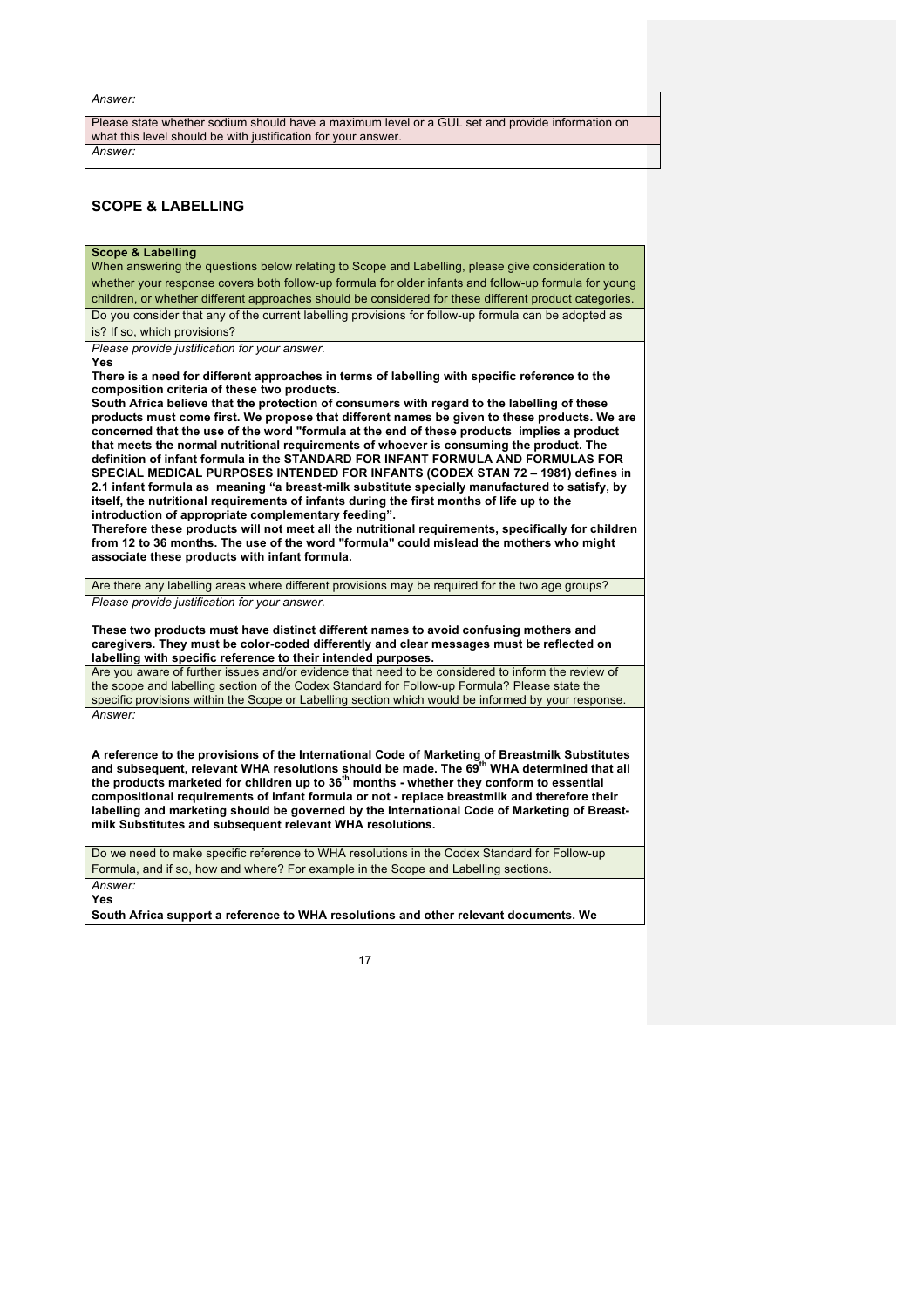**propose the following wording which should form part of the scope and is in line with the current CODEX STAN 72 - 1981, ERV. 2007.** 

**"***The application of the Standard should take into account the recommendations made in the International Code of Marketing of Breast-milk Substitutes (1981), the WHO Global Strategy for Infant and Young Child Feeding and relevant World Health Assembly resolutions WHA 54.2 (2001) AND WHA 69.9 (2016)".*

Please comment on how CCNFSDU should 'give full consideration' to Resolution (A69/A/CONF./7 Rev 1) for 'Ending inappropriate promotion of foods for infants and young children' and the associated technical guidance document. Please be specific in your response and comment on what aspects of the resolution or guidance should be captured within the Standard for Follow-up Formula and within what subsection it should be reflected.

#### *Answer:*

South Africa propose the inclusion of the following aspects of the resolution within the standard:

**Recommendation 3.** Foods for infants and young children that are not products that function as breast-milk substitutes should be promoted only if they meet all the relevant national, regional and global standards for composition, safety, quality and nutrient levels and are in line with national dietary guidelines. Nutrient profile models should be developed and utilized to guide decisions on which foods are inappropriate for promotion. Relevant Codex standards and guidelines1 should be updated and additional guidelines developed in line with WHO's guidance to ensure that products are appropriate for infants and young children, with a particular focus on avoiding the addition of free sugars and salt.

**Recommendation 4.** The messages used to promote foods for infants and young children should support optimal feeding and inappropriate messages should not be included. Messages about commercial products are conveyed in multiple forms, through advertisements, promotion and sponsorship, including brochures, online information and package labels. Irrespective of the form, messages should always:

• include a statement on the importance of continued breastfeeding for up to two years or beyond and the importance of not introducing complementary feeding before 6 months of age;

• include the appropriate age of introduction of the food (this must not be less than 6 months); • be easily understood by parents and other caregivers, with all required label information being

visible and legible.

Messages should not: • include any image, text or other representation that might suggest use for infants under the age of 6

months (including references to milestones and stages);

• include any image, text or other representation that is likely to undermine or discourage breastfeeding, that makes a comparison to breast-milk, or that suggests that the product is nearly equivalent or superior to breast-milk;

• recommend or promote bottle feeding;

• convey an endorsement or anything that may be construed as an endorsement by a professional or other body, unless this has been specifically approved by relevant national, regional or international regulatory authorities.

**Recommendation 5.** There should be no cross-promotion to promote breast-milk substitutes indirectly via the promotion of foods for infants and young children.

• The packaging design, labelling and materials used for the promotion of complementary foods must be different from those used for breast-milk substitutes so that they cannot be used in a way that also promotes breast-milk substitutes (for example, different colour schemes, designs, names, slogans and mascots other than company name and logo should be used).

• Companies that market breast-milk substitutes should refrain from engaging in the direct or indirect